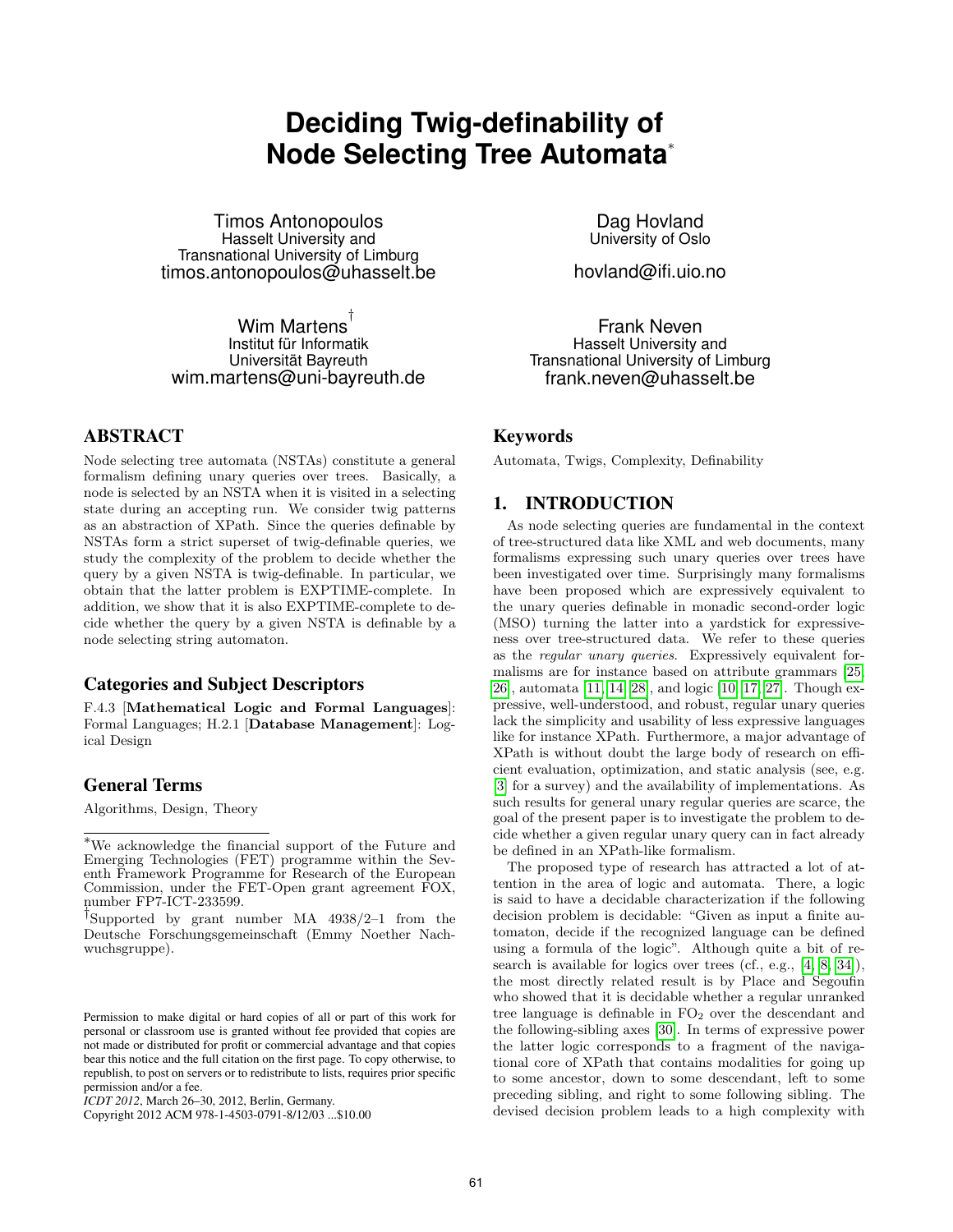several nested exponentials. Although it is open whether this high complexity is unavoidable, in this paper, we do not consider FO<sup>2</sup> over trees but restrict our attention to some of its fragments. Another related result is the one by Bojańczyk and Walukiewicz [9] showing that Boolean definability in the logic EX+EF is decidable in EXPTIME w.r.t. a given nondeterministic binary tree automaton. In short, the logic EX+EF is defined over binary trees, expresses the child and ancestor relation and is closed under the Boolean connectives. Specifically, we consider regular path queries and XPath with child, descendant and filter.<sup>1</sup> We refer to the latter as twig queries. These twig queries are incomparable to EX+EF as they are defined over unranked trees and can define unary queries but are not closed under Boolean operations. To represent unary regular queries, we employ the class of node selecting tree automata (NSTA) as defined in [14, 23] extended with wildcards. Basically, an NSTA is a non-deterministic unranked tree automaton with a distinguished set of selecting states. A node is then selected by an NSTA when it is visited in a selecting state during an accepting run. The output of the automaton consists of all selected nodes.

A regular path query selects a node based on regular properties of its ancestor-string, that is, the string formed by the labels on the path from the root to that node. We formalize the latter as NFA-definable queries. Specifically, an NFA can express a unary query by selecting every node which is visited in an accepting state on the path from the root to that node. We characterize the NFA-definable regular queries as those regular queries which are ancestor-based. The latter is a formalization of the idea that NFA-definable queries cannot distinguish between nodes with the same ancestorstring. Using this insight, we construct an NFA  $NFA(M)$  for a given NSTA  $M$ , such that  $M$  is equivalent to  $NFA(M)$  if and only if the query defined by  $M$  is NFA-definable. We then show that the latter equivalence test can be performed in exponential time. Altogether, we show that testing NFAdefinability of NSTAs is EXPTIME-complete. We further discuss the relationship with ancestor-based types for XML schema languages as defined in [20] and address tractability.

Next, we turn to twig queries which are tree-patterns consisting of child and descendant edges. These correspond to the fragment of XPath restricted to child-axis, descendantaxis and filter. We show that NSTAs can be exponentially more succinct than twig queries. However, the large size of such twigs is due to a high degree of duplication which can be significantly reduced by folding them. We refer to the latter as DAG-twigs where DAG stands for a directed acyclic graph. In particular, we show that when an NSTA is twig-definable, there always exists an equivalent DAG-twig of at most linear size. To test twig-definability of NSTAs, one can simply guess a DAG-twig of linear size and test equivalence with the given NSTA. We show that the latter equivalence test can be done in EXPTIME through a reduction to emptiness of alternating tree-walking automata. The main result of this paper is that testing twig-definability of NSTAs is complete for EXPTIME.

Related Work. Various properties of XPath have been investigated in the literature as for instance, its complexity, containment, and expressiveness. The complexity of XPath and efficient evaluation algorithms are investigated in, e.g., [18, 19, 7]. The containment and satisfiability problems for XPath have been deeply studied in the database literature, for example in [22, 29, 6, 33]. The expressiveness of various fragments and extensions of XPath have been investigated in, e.g.,  $[2, 21, 34]$ . We refer to  $[3, 31]$  for surveys on these problems. To the best of our knowledge the above mentioned results of Place and Segoufin [30] and Bojanczyk and Walukiewicz [9] are the only research which studies decidability of XPath definability.

Outline. In Section 2, we introduce the necessary definitions. In Section 3, we discuss regular path-definability of NSTAs. In Section 4, we discuss twig-definability of NSTAs. We conclude in Section 5.

## 2. DEFINITIONS

Here, we introduce the necessary definitions concerning trees, queries and automata. For a finite set S, we denote by  $|S|$  its number of elements.

## 2.1 Trees

Let  $\Delta$  always denote an infinite set of *labels*. Intuitively,  $\Delta$  is our abstraction of the set of XML-tags. We assume that we can test equality between elements from  $\Delta$  in constant time. We denote by  $\Delta^*$  the set of finite strings over  $\Delta$ . By  $\varepsilon$  we denote the empty string. We only consider rooted, ordered, finite, labelled, unranked trees which are directed from the root downwards. That is, we consider trees with a finite number of nodes and in which nodes can have arbitrarily many children. We view a tree  $t$  as a relational structure over a finite number of unary labelling relations  $\sigma(\cdot)$ , where each  $\sigma \in \Delta$ , and binary relations child $(\cdot, \cdot)$  and next-sibling( $\cdot$ , $\cdot$ ). Here,  $\sigma(u)$  expresses that u is a node with label  $\sigma$ , and child $(u, v)$  (respectively, next-sibling $(u, v)$ ) expresses that  $v$  is a child (respectively, the next sibling) of  $u$ . When next-sibling $(u, v)$  holds, we sometimes also say that v is (immediately) to the right of u. We write  $\mathsf{Nodes}^t$  for the set of nodes of  $t$ . The set of edges of a tree  $t$ , denoted by Edges<sup>t</sup> is the set of pairs  $(u, v)$  such that child $(u, v)$  holds in t. The root node of t is denoted by root $(t)$ . We define the size of t, denoted by  $|t|$ , to be the number of nodes of t. We denote a tree with root labelled  $\sigma$  and subtrees  $t_1, \ldots, t_n$  as  $\sigma(t_1,\ldots,t_n)$ . By  $\mathcal{T}_{\Delta}$  we denote the set of all trees.

A path in tree t is a sequence of nodes  $v_0 \cdots v_n$  such that, for each  $i = 1, \ldots, n$ , we have that  $(v_{i-1}, v_i) \in \mathsf{Edges}^t$ . Paths therefore never run upwards, that is, turn towards to the root of t. We say that  $v_0 \cdots v_n$  is a path from  $v_0$  to  $v_n$ and that the *length* of the path is  $n$ . The *depth* of a node  $v \in \textsf{Nodes}^t$  is equal to the length of the (unique) path from root(t) to v. The *height* of a tree t is then defined as the maximum of the depths of all its nodes.

The label of each node  $v$  in  $t$  must be defined and unique, that is, for each node  $v \in \textsf{Nodes}^t$  there exists a unique  $\sigma \in \Delta$  such that  $\sigma(v)$  holds. We denote the label of v by  $\mathsf{lab}^t(v)$ . For a node v in a tree t, the ancestor-string of v, denoted ancstr<sup>t</sup> $(v)$ , is the concatenation of the labels on all the nodes on the path from the root to  $v$ , including the two latter nodes. More specifically,  $\operatorname{ancstr}^t(v)$  is the sequence  $\mathsf{lab}^t(v_0)\cdots \mathsf{lab}^t(v_n)$ , where  $v_0\cdots v_n$  is the path from root(t) to v. For a tree t and a node  $v \in \text{Nodes}^t$ , the subtree of t at v, denoted by subtree<sup>t</sup>(v), is the tree induced by all the nodes  $u$  such that there is a (possibly empty)

 ${}^{1}Fitter$  is sometimes also called *predicate*, e.g., in the XPath specification by the World Wide Web Consortium.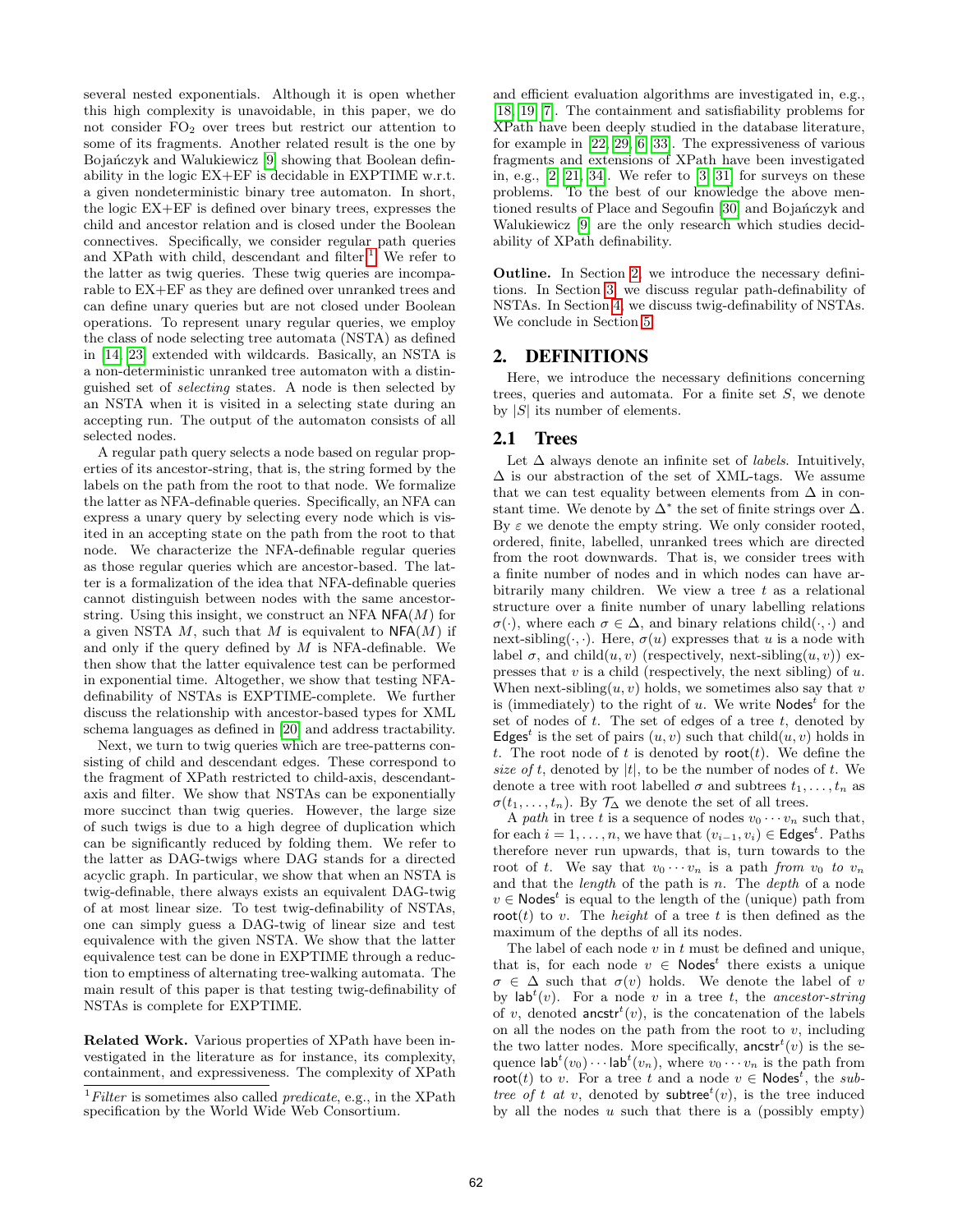path from  $v$  to  $u$ . In particular, for any tree  $t$  and leaf node v, subtree<sup>t</sup> $(v) =$  lab<sup>t</sup> $(v)$  and, for any other node u,  $\mathsf{subtree}^t(u) = \mathsf{lab}^t(u)(\mathsf{subtree}^t(u_1),\dots,\mathsf{subtree}^t(u_n)), \text{ where }$  $u_1, \ldots u_n$  are the children of u from left to right.

Similarly, the *context of t at v*, denoted by **context**<sup>*t*</sup>(*v*), is the tree induced by v and all the nodes that are not reachable by a path from  $v$  and which has a special marker at the position of v. In particular, context<sup> $t(v)$ </sup> is defined inductively as follows. Let context<sup>t</sup> (root(t)) = # for some #  $\notin \Delta$ . If v is not the root of t, let u be the parent of v and let the children of u be  $v_1, \ldots, v_n$ , from left to right. Assume that  $v = v_i$ . Then, context<sup>t</sup> $(v)$  is the tree obtained by replacing the unique  $#$ -labelled node in context<sup> $t(u)$ </sup> with the tree  $\mathsf{lab}^{t}(u)(\mathsf{subtree}^{t}(v_1),\dots,\mathsf{subtree}^{t}(v_{(i-1)}),\#,\mathsf{subtree}^{t}(v_{(i+1)}),$  $\ldots$ , subtree $^t(v_n)$ ).

By  $t[v \leftarrow t']$  we denote the tree constructed from t by replacing the subtree subtree<sup>t</sup> $(v)$  at node v with t'. In other words, assuming w.l.o.g. that the sets of nodes in  $t$  and  $t'$ are disjoint,  $t[v \leftarrow t']$  is the tree obtained by replacing the #-labelled node in context<sup>*t*</sup>(*v*) with the tree *t'*.

# 2.2 Expressions and Automata

Throughout the paper,  $\Sigma \subseteq \Delta$  always denotes a finite alphabet. The set of regular expressions with symbols from a finite alphabet  $\Sigma$  is denoted by  $\mathcal{R}_{\Sigma}$ . We use standard regular expressions using the operators  $\cdot$  (concatenation),  $+$ (disjunction), and <sup>∗</sup> (Kleene star). For a regular expression r,  $L(r)$  is the language of the expression, and Labels $(r)$  is the set of labels occurring in  $r$ . The *size* of a regular expression r, denoted by  $|r|$ , is defined as the length of its string representation.

Since a twig pattern query (as defined in Section 4) uses only a finite set of labels, but matches trees with an infinite set of labels, we will use a wildcard symbol " $\diamond$ " to give automata the same power. We assume that the single-symbol wildcard symbol  $\diamond$  is not in  $\Delta$  and we denote  $\Sigma \uplus {\diamond}$  by  $\Sigma_{\diamond}$ .

We define non-deterministic finite automata (NFAs) and their languages in the usual way, with the additional feature of a wildcard symbol that can match any  $\Delta$ -symbol not in  $\Sigma$ . An NFA (with wildcards) is a tuple  $A = (\Delta, \Sigma, Q, q_I, \delta, F)$ , where Q is the finite set of states,  $q_I \in Q$  is the initial state,  $F \subseteq Q$  is the set of final states, and  $\delta: Q \times \Sigma_{\delta} \to 2^Q$  is the transition function. From the transition function  $\delta$ , we define the extended transition function  $\delta^* : (Q \times \Delta^*) \to 2^Q$ which can read entire  $\Delta$ -strings. In particular,  $\delta^*(q,\varepsilon)$  =  $\{q\}, \delta^*(q, a) = \delta(q, a)$  if  $a \in \Sigma, \delta^*(q, a) = \delta(q, \diamond)$  if  $a \in \Delta - \Sigma$ , and  $\delta^*(q, a \cdot w) = \bigcup_{q' \in \delta^*(q, a)} \delta^*(q', w)$ , where  $a \in \Delta$  and  $w \in$  $\Delta^*$ . A word  $w \in \Delta^*$  is accepted by A if  $\delta^*(q_I, w) \cap F \neq \emptyset$ . The set of words accepted by  $A$  is denoted by  $L(A)$ . The size of A, denoted by |A|, is defined as  $|Q| + \sum_{q \in Q, a \in \Sigma_{\diamond}} |\delta(q, a)|$ .

A nondeterministic tree automaton (with wildcards) or NTA (with wildcards) is a tuple  $N = (\Delta, \Sigma, Q, \delta, F)$  where Q is a finite set of states,  $F \subseteq Q$  is the set of final states, and the transition function  $\delta: Q \times \Sigma_{\delta} \to \mathcal{R}_Q$  is a mapping from pairs of a state and a label to regular expressions over Q. Again, transitions labelled by  $\diamond$  can be followed by reading any symbol not in  $\Sigma$ .

A run of  $N$  on a tree  $t$  is an assignment of states to nodes  $\lambda$  : Nodes<sup>t</sup>  $\rightarrow$  Q such that for every  $v \in$  Nodes<sup>t</sup> with n children  $v_1, \ldots, v_n$  from left to right, the following holds: if  $lab<sup>t</sup>(v) \in \Sigma$ , then

$$
\lambda(v_1)\cdots\lambda(v_n)\in L(\delta(\lambda(v),\mathsf{lab}^t(v))).
$$

and if  $\mathsf{lab}^t(v) \in \Delta - \Sigma$ , then

$$
\lambda(v_1)\cdots\lambda(v_n)\in L(\delta(\lambda(v),\diamond)).
$$

When  $v$  has no children, the criterion reduces to

$$
\varepsilon \in L(\delta(\lambda(v), \mathsf{lab}^t(v))) \quad \text{or} \quad \varepsilon \in L(\delta(\lambda(v), \diamond)).
$$

A run is accepting if the root is labelled with a state in F. A tree is accepted if there is an accepting run. The set of all accepted trees is denoted by  $L(N)$ . If  $L(N) =$  $\mathcal{T}_{\Delta}$ , we call N universal. The size of N is defined as  $|Q|$  +  $\mathcal{T}_{\Delta}$ , we call N universal. The size of N is defined as  $|Q| + \sum_{q \in Q, a \in \Sigma_{\phi}} |\delta(q, a)|$ . We say that two NTAs are *equivalent* if they define the same language.

Notice that we could have let a wildcard match any  $\Delta$ symbol rather than any symbol in  $\Delta - \Sigma$ . As the former can be simulated by the latter (by simply adding an extra transition for every  $\Sigma$ -symbol) but not vice-versa, we decided to use the more powerful notion.

For any  $p \in Q$ , let  $N_p = (\Delta, \Sigma, Q, \delta, \{p\})$ . We call p universal in N if  $N_p$  is universal. We say that a state p is reachable from a state q, if  $p = q$ , or if there is an  $a \in \Delta$  and  $w_1 q' w_2 \in L(\delta(q, a))$  such that p is reachable from q'.

Unless explicitly mentioned otherwise, we will assume that NTAs do not have useless states. That is, for each state, there is at least one accepting run of the NTA on some tree where some node is labelled by that state. We justify this remark by the following lemma.

Lemma 2.1. Each NTA with wildcards can be converted into an equivalent NTA with wildcards without useless states in polynomial time.

Since useless states can be removed efficiently, we also do not need to bother about removing useless states in the NTAs we construct in our algorithms.

The proof of the following theorem is a straightforward reduction to and from the finite alphabet case [32].

THEOREM 2.2. 1. Deciding equivalence of NTAs with wildcards is EXPTIME-complete.

2. Deciding universality of NTAs with wildcards is EXP-TIME-complete.

#### 2.3 Queries

The focus of this paper is on unary queries. Basically, a unary query maps each tree to a subset of its nodes.

DEFINITION 2.3 (UNARY QUERY). A unary query  $Q$  is a mapping with domain  $\mathcal{T}_{\Delta}$  that is closed under isomorphism, and is such that for each  $t \in \mathcal{T}_{\Delta}$ ,  $\mathcal{Q}(t) \subseteq \mathsf{Nodes}^t$ .

For two unary queries  $\mathcal{Q}, \mathcal{Q}'$ , and  $\odot \in {\subseteq, \supseteq, =}$ , we write  $Q \odot Q'$  if, for all  $t \in \mathcal{T}_{\Delta}$ , we have  $Q(t) \odot Q'(t)$ . In this paper we only consider unary queries and "query" will therefore mean "unary query".

To facilitate proofs, in the following, we will sometimes reduce unary queries to Boolean ones. To this end, we will employ a standard technique (cf., e.g., [35]) which extends the set of labels to  $\Delta \times \{0,1\}$  and labels selected nodes by 1 and non-selected nodes by 0. For a tree  $t \in \mathcal{T}_{\Delta}$ , we denote the set of nodes labelled by a symbol in  $\Sigma$ , as  $\mathsf{Nodes}^t(\Sigma)$ , and  $\Delta_{0,1}$  is the alphabet  $(\Delta - \Sigma) \oplus \Sigma \times \{0, 1\}$ . Then, let Bool(·,·) be the mapping defined as follows. For each tree  $t \in \mathcal{T}_{\Delta}$ and  $v \in \text{Nodes}^t(\Sigma)$ , let Bool $(t, v) \in \mathcal{T}_{\Delta_{0,1}}$  be the tree with the same nodes as  $t$ , but with the labelling function defined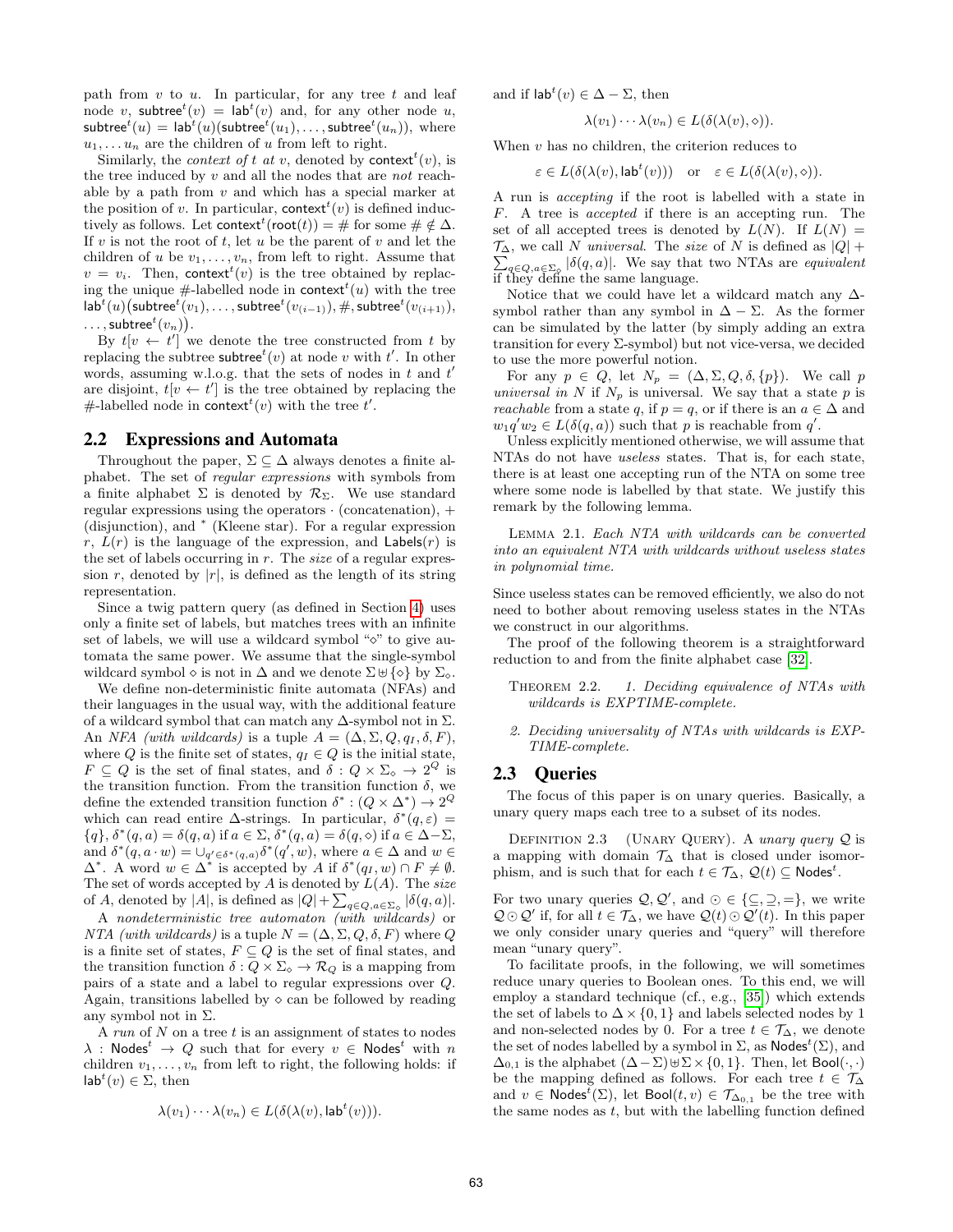as follows:  $\mathsf{lab}^{\mathsf{Bool}(t,v)}(v) = (\mathsf{lab}^t(v), 1), \text{ for } v' \in \mathsf{Nodes}^t(\Sigma)$  - $\{v\}$ , lab<sup>Bool(t,v)</sup>(v') = (lab<sup>t</sup>(v'), 0), and for  $v' \notin \textsf{Nodes}^t(\Sigma)$ ,  $\mathsf{lab}^{\mathsf{Bool}(t,v)}(v') = \mathsf{lab}^t(v').$  Then, let

$$
\mathrm{Bool}(\mathcal{T}_\Delta) = \bigcup_{\substack{t \in \mathcal{T}_\Delta \\ v \in \mathrm{Nodes}^t(\Sigma)}} \{\mathrm{Bool}(t,v)\}.
$$

Finally, for a unary query  $Q$ , let

$$
\text{Bool}(\mathcal{Q}) = \bigcup_{\substack{t \in \mathcal{T}_{\Delta} \\ v \in \mathcal{Q}(t)}} \{\text{Bool}(t,v)\}.
$$

#### 2.4 Selecting tree automata

The general formalism we use for expressing unary queries is that of selecting tree automata, which are defined as follows [14, 23].

DEFINITION 2.4 (NSTA). A non-deterministic selecting tree automaton (with wildcards) or NSTA (with wildcards) M, is a pair  $(N, S)$ , where N is an NTA (with wildcards) with state set Q, and  $S \subseteq Q$  is a set of selecting states. The query defined by M is denoted  $\mathcal{Q}_M$ . Formally,  $v \in \mathcal{Q}_M(t)$ if there is an accepting run  $\lambda$  such that  $\lambda(v) \in S$  and  $\mathsf{lab}^{t}(v) \in \Sigma$ . Note that for all  $t \notin L(N)$ ,  $\mathcal{Q}_{M}(t) = \emptyset$ . The size of M is defined as the size of its underlying NTA.

We refer to the class of queries defined by NSTAs as the (unary) regular queries. An NSTA  $M$  is called non-empty if there is a t such that  $Q_M(t) \neq \emptyset$ .

We say that two NSTAs are equivalent if they define the same query. The following theorem says that deciding equivalence of NSTAs is in EXPTIME. Specifically, Theorem 2.6 follows directly from the following lemma and Theorem 2.2.

LEMMA 2.5. For any NSTA with wildcards,  $M = (N_M,$ S), we can construct in polynomial time an NTA with wildcards N such that  $L(N) = \text{Bool}(\mathcal{Q}_M)$ , and such that  $|Q_N| =$  $2 \cdot |Q_{N_M}|$ , where  $Q_N$  is the set of states of N and  $Q_{N_M}$  is the set of states of  $N_M$ .

THEOREM 2.6. Deciding equivalence of NSTAs with wildcards is EXPTIME-complete.

In the remainder, whenever we say NFA, NTA, or NSTA we always refer to our definition with wildcards.

#### 3. REGULAR PATH DEFINABILITY

In this section, we consider regular path definability. Here, we use NFAs to define regular paths. More precisely, we investigate in Section 3.1 whether a query given by an NSTA can already be defined by an NFA. We further discuss in Section 3.2 the relationship with definability of single-type EDTDs. Finally, we address tractability in Section 3.3.

### 3.1 NFA-definability

We first formally introduce queries defined by NFAs.

DEFINITION 3.1 (NFA-DEFINABLE QUERY). The query defined by an NFA A is denoted by  $\mathcal{Q}_A$  and is defined as follows. For any tree  $t \in \mathcal{T}_{\Delta}$ ,  $\mathcal{Q}_A(t) = \{v \in \mathsf{Nodes}^t \mid \mathsf{lab}^t(v) \in \mathcal{T}_{\Delta}$  $\Sigma$ , ancstr<sup>t</sup> $(v) \in L(A)$ . We say that a query Q is NFA*definable*, if there is an NFA A such that  $Q = Q_A$ .

As selection of a node only depends on the ancestor-string, NFA-definable queries are ancestor-based as defined next:

DEFINITION 3.2 (ANCESTOR-BASED QUERY). A unary query Q is ancestor-based if for each two trees  $t_1, t_2 \in \mathcal{T}_{\Delta}$ , and for any nodes  $v_1 \in \mathsf{Nodes}^{t_1}$  and  $v_2 \in \mathsf{Nodes}^{t_2}$ , if  $v_1 \in$  $\mathcal{Q}(t_1)$  and ancstr<sup>t<sub>1</sub></sup>( $v_1$ ) = ancstr<sup>t<sub>2</sub></sup>( $v_2$ ), then also  $v_2 \in \mathcal{Q}(t_2)$ .

It is easy to see that each NFA-definable unary query must be ancestor-based.

Lemma 3.3. If a unary query is NFA-definable, then it is also ancestor-based.

PROOF. Let the unary query  $Q$  be definable by an NFA A, that is,  $\mathcal{Q} = \mathcal{Q}_A$ , and assume  $t_1, t_2 \in \mathcal{T}_{\Delta}$  such that  $v_1 \in Q(t_1)$ ,  $v_2 \in \text{Nodes}^{t_2}$  and ancstr<sup>t<sub>1</sub></sup> $(v_1) = \text{ancstr}^{t_2}(v_2)$ . Since  $v_1 \in \mathcal{Q}_A(t_1)$ , by definition, ancstr<sup>t<sub>1</sub></sup>( $v_1$ )  $\in L(A)$ , and since ancstr<sup>t<sub>1</sub></sup>( $v_1$ ) = ancstr<sup>t<sub>2</sub></sup>( $v_2$ ), also ancstr<sup>t<sub>2</sub></sup>( $v_2$ )  $\in$  *L*(*A*), hence,  $v_2 \in \mathcal{Q}(t_2)$ .  $\Box$ 

In general, the converse of Lemma 3.3 does not hold. For example, the query "select all nodes v such that  $\operatorname{ancstr}^t(v)$ has an equal number of  $a$ 's and  $b$ 's" is ancestor-based but not NFA-definable. We will show in the remainder of this section, that ancestor-based regular queries do correspond precisely to the NFA-definable ones. The proof makes use of a specific construction on NSTAs. In particular, for a given NSTA  $M$  we construct an automaton NFA( $M$ ) such that M is NFA-definable iff  $\mathcal{Q}_{NFA(M)} = \mathcal{Q}_M$ .

Basically, the automaton  $NFA(M)$  is constructed from M by turning it into an NFA. That is, a state at a node is only dependent on the state assigned to its parent (and no longer dependent on the states assigned to its siblings). Specfically, any state in Labels( $\delta_M(q, a)$ ) can be assigned to a node whose parent is labelled a and is assigned state q where  $\delta_M$  is the transition function of  $M<sup>2</sup>$ . The formal construction is given next:

DEFINITION 3.4. For an NSTA with wildcards  $M = (N,$ S), where  $N = (\Delta, \Sigma, Q, \delta, F)$ , and for  $q_I \notin Q$ , define the NFA

$$
NFA(M) = (\Delta, \Sigma, (Q \times \Sigma_{\diamond}) \cup \{q_I\}, q_I, \delta', F'),
$$

where  $\Sigma_{\diamond} = \Sigma \uplus {\diamond}$  and

$$
F' = \{ (p, a) \mid p \in S, a \in \Sigma_{\diamond} \text{ and}
$$
  

$$
\delta(p, a) \text{ is defined and not empty} \},
$$

for each  $a \in \Sigma_{\infty}$ , let  $\delta'(q_I, a) = \{(p, a) | p \in F\}$ , and for  $q \in Q$  and  $b \in \Sigma_{\infty}$ , let

$$
\delta'((q, a), b) = \{(p, b) \mid p \in \mathsf{Lables}(\delta(q, a))\}.
$$

The query defined by  $NFA(M)$  is always *complete*, i.e., it always selects at least the nodes that are selected by M. Furthermore, if the query defined by  $M$  is ancestor-based, then we have that  $NFA(M)$  is sound as well, i.e., each node selected by  $NFA(M)$  is also selected by M. To facilitate the proofs below, we introduce the notation  $\mathsf{lab}^{t,\Sigma}(v)$ . If  $\mathsf{lab}^{t}(v) \in \Sigma$ , then let  $\mathsf{lab}^{t,\Sigma}(v) = \mathsf{lab}^{t}(v)$ . Otherwise, let  $\mathsf{lab}^{t,\Sigma}(v) = \diamond.$ 

LEMMA 3.5. Let  $M$  be an NSTA. Then the following holds:

- 1.  $\mathcal{Q}_M \subseteq \mathcal{Q}_{NFA(M)}$ ; and,
- 2. if  $\mathcal{Q}_M$  is ancestor-based then  $\mathcal{Q}_{NFA(M)} \subseteq \mathcal{Q}_M$ .

<sup>&</sup>lt;sup>2</sup>Recall that  $\textsf{Labels}(r)$  is the set of symbols occurring in regular expressions r.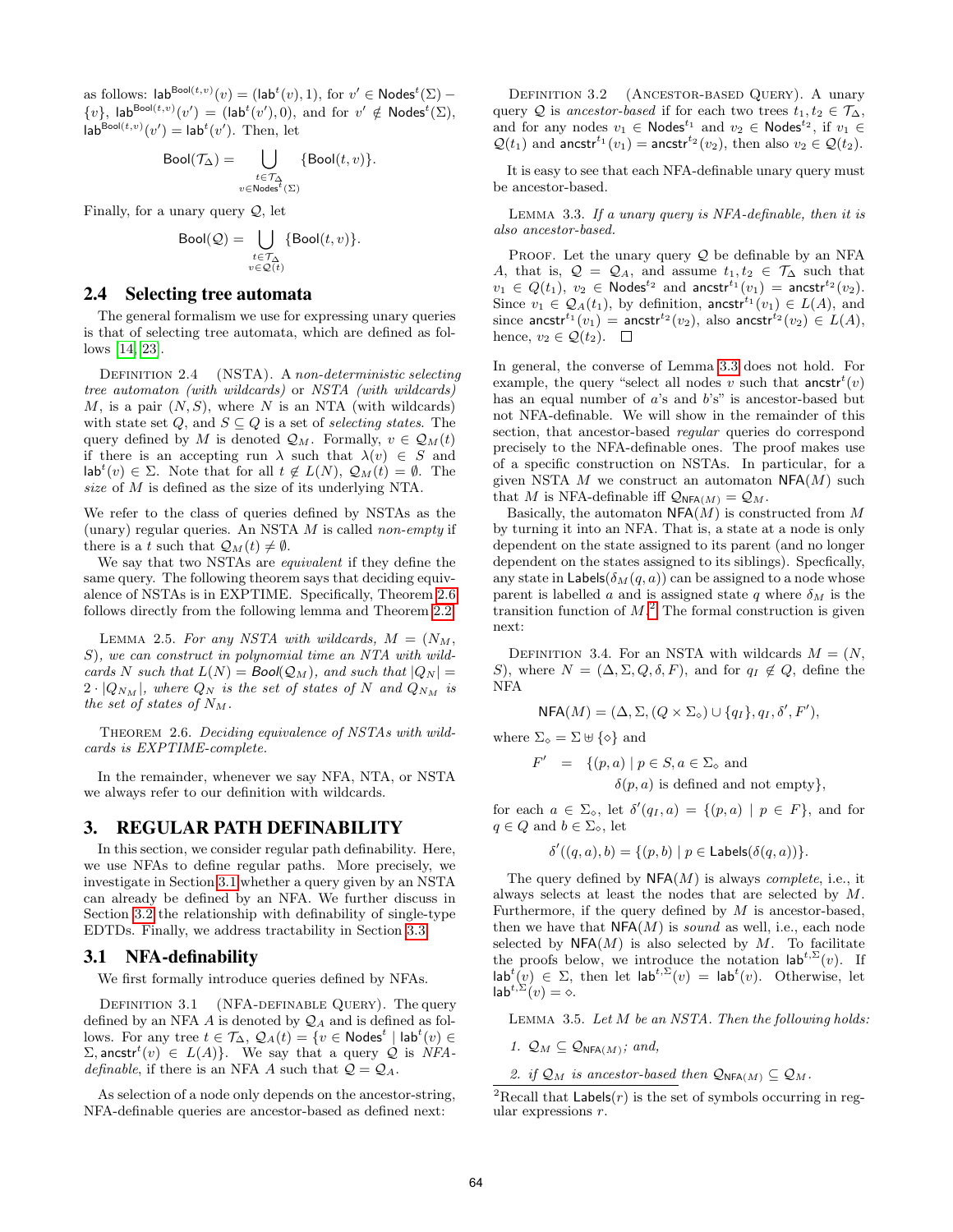PROOF. (1) Let M and  $NFA(M)$  be as in Definition 3.4. Assume  $v \in \mathcal{Q}_M(t)$  for some v and t. We will prove that also  $v \in \mathcal{Q}_{NFA(M)}(t)$ . Let  $v_1 \cdots v_n$  be the path from the root to v in t, and let  $q_1, \ldots, q_n$  be the states assigned to these nodes by an accepting run  $\lambda$  of M on t. Hence  $q_1 \in F$  and  $q_n \in S$ . By induction on i, where  $1 \leq i \leq n$ , one can prove that  $(q_i, \mathsf{lab}^{t, \Sigma}(v_i)) \in \delta'^*(q_I, \mathsf{ancstr}^t(v_i)).$  Since  $q_n \in \overline{S}$  and  $\lambda$  is an accepting run,  $(q_n, \mathsf{lab}^{t,\Sigma}(v_n)) \in F'$ . This implies that ancstr<sup>t</sup> $(v) \in L(\text{NFA}(M))$ , and hence  $v \in \mathcal{Q}_{\text{NFA}(M)}(t)$ .

(2) Let  $M = (N, S)$ , where  $N = (\Delta, \Sigma, Q, \delta, F)$ , and  $NFA(M) = (\Delta, \Sigma, (Q \times \Sigma_{\circ}) \cup \{q_I\}, q_I, \delta', F')$  as in Definition 3.4. Assume that for some tree t and node  $v \in \text{Nodes}^t$ ,  $v \in \mathcal{Q}_{NFA(M)}(t)$ . We will show that there exists a tree  $t'$ and  $v' \in \text{Nodes}^{t'}$ , such that  $v' \in \mathcal{Q}_M(t')$  and ancstr<sup>t</sup> $(v)$  = ancstr<sup>t'</sup>(*v'*). By our assumption that  $\mathcal{Q}_M$  is ancestor-based, it will follow that  $v \in \mathcal{Q}_M(t)$ .

Let  $v_1, \ldots, v_n$  be the nodes on the path from the root to v (including the root and v), and let  $w =$  ancstr<sup>t</sup> $(v)$ . Furthermore, let  $q_I$ ,  $(p_1, \mathsf{lab}^{t,\Sigma}(v_1)), \ldots, (p_n, \mathsf{lab}^{t,\Sigma}(v_n))$  be the states visited by  $NFA(M)$  (in order) when matching w. Specifically, this means  $(p_n, \mathsf{lab}^{t,\Sigma}(v_n)) \in F', p_n \in S$ , and  $p_1 \in F$ .

Recall that we have defined  $N_p = (\Delta, \Sigma, Q, \delta, \{p\})$  for  $p \in Q$  as the NTA N with single final state p. We prove (below) by induction on  $i, 0 \leq i < n$ , that there is a tree  $t'_{n-i} \in L(N_{p_{n-i}})$  and a  $v'_{n-i} \in \mathcal{Q}_{(N_{p_{n-i}},S)}(t'_{n-i})$  such that  $\mathsf{lab}^{t}(v_{n-i})\cdots \mathsf{lab}^{t}(v_{n}) = \mathsf{ancstr}^{t'_{n-i}}(v'_{n-i}),$  and that there is a run of  $N_{p_{n-i}}$  on  $t'_{n-i}$  where the nodes on the path from the root to  $v'_{n-i}$  are assigned the states  $p_{n-i}, \cdots, p_n$ , respectively.

- The base case  $i = 0$  is easy, since we know  $p_n \in S$  and  $(p_n, \text{lab}^{t,\Sigma}(v_n)) \in F'$ , and by construction the latter implies  $\delta(p_n, \textsf{lab}^{t, \Sigma}(v_n))$  is defined. Therefore, there is a tree  $t'_n$  with its root labelled with  $\mathsf{lab}^t(v_n)$ , such that  $t'_n \in N_{p_n}$  as required.
- For the induction case, we can by the induction hypothesis assume the statement holds for  $i \geq 0$ , and we prove it for  $i + 1 < n$ . From the run of NFA(M) on w we must have that  $(p_{n-i}, \mathsf{lab}^{t,\Sigma}(v_{n-i}))$  is in

$$
\delta'((p_{n-i-1}, \mathsf{lab}^{t,\Sigma}(v_{n-i-1})), \mathsf{lab}^{t,\Sigma}(v_{n-i}))
$$

By definition of the transition function  $\delta'$ , this implies

$$
p_{n-i} \in \mathsf{Lables}(\delta(p_{n-i-1}, \mathsf{lab}^{t,\Sigma}(v_{n-i-1}))).
$$

In particular, there is a string  $w_q = q_1 \cdots p_{n-i} \cdots q_r$ , such that  $w_q \in L(\delta(p_{n-i-1}, \mathsf{lab}^{t,\Sigma}(v_{n-i-1}))).$  Since there are no useless states, for each state  $q_j$  other than  $p_{n-i}$  in  $w_q$  there is a tree  $s_{q_j}$  such that  $s_{q_j} \in L(N_{q_j}),$ and by the inductive hypothesis, there is a tree  $t'_{n_i} \in$  $L(N_{p_{n-i}})$  with the required properties. Then let

$$
t'_{n-i-1} = \mathsf{lab}^t(v_{n-i-1})(s_{q_1} \cdots t'_{n-i} \cdots s_{q_r}).
$$

This tree satisfies the induction hypothesis statement.

Since  $\{p_1\} \subseteq F$ , it holds that  $L(N) \supseteq L(N_{p_1})$ , and therefore  $v'_1 \in \mathcal{Q}_M(t'_1)$ , as required.

The following lemma relates NFA-definability and ancestorbased regular queries.

LEMMA 3.6. For an NSTA  $M$ , the following are equivalent

- 1.  $\mathcal{Q}_M$  is NFA-definable;
- 2.  $\mathcal{Q}_M$  is ancestor-based; and,
- 3.  $Q_M = Q_{NFA(M)}$ .

PROOF.  $(1) \Rightarrow (2)$  holds by Lemma 3.3.

- $(2) \Rightarrow (3)$  holds by Lemma 3.5.
- $(3) \Rightarrow (1)$  holds by definition of NFA-definable query.  $\square$

We are now ready for the main result of this section:

THEOREM 3.7. Deciding whether for an NSTA  $M$ ,  $\mathcal{Q}_M$ is NFA-definable, is complete for EXPTIME.

PROOF SKETCH. The lower bound follows from a reduction from the universality problem for NTAs (cf. Theorem 2.2). The reduction takes as input an NTA  $N = (\Delta, \Sigma, \Sigma)$  $Q, \delta, F$  and constructs an NSTA  $M = (N', S)$  as follows. Let  $q_{\text{sel}} \notin Q$  and let a be some symbol in  $\Sigma$ . Then let  $N' = (\Delta, \Sigma, Q \cup \{q_{\text{sel}}\}, \delta \cup \{(q_{\text{sel}}, a) \mapsto (\sum_{p \in F} p)^*\}, \{q_{\text{sel}}\})$ and  $S = \{q_{\text{sel}}\}.$  We show that  $\mathcal{Q}_M$  is NFA-definable iff  $L(N) = T_{\Delta}$ . The query  $\mathcal{Q}_M$  selects the root node in all trees  $t = a(t_1, \ldots, t_n)$  where for all  $1 \leq i \leq n$ ,  $t_i \in L(N)$ . If  $L(N) = \mathcal{T}_{\Delta}$ , then  $\mathcal{Q}_M$  is obviously NFA-definable, namely by any NFA selecting exactly the first letter in words in  $a\Delta^*$ . On the other hand, suppose  $\mathcal{Q}_M$  is NFA-definable. By Lemma 3.6, the query is ancestor-based and hence for every tree t' with a root labelled by a, the root of t' is in  $\mathcal{Q}_M$ . Hence  $L(N)$  must be exactly  $\mathcal{T}_{\Delta}$ .

It remains to show the upper bound. By Lemma 3.6, it suffices to test  $\mathcal{Q}_M = \mathcal{Q}_{NFA(M)}$ . To this end, we note that it is possible to construct an NSTA  $\mathsf{NSTA}(M)$  equivalent to  $NFA(M)$ , that is,  $\mathcal{Q}_{NSTA(M)} = \mathcal{Q}_{NFA(M)}$ , in time polynomial in the size of M and apply Theorem 2.6.  $\Box$ 

#### 3.2 Single-type EDTDs

In [20], it was shown that deciding whether an NTA is equivalent to a single-type extended DTD is complete for EXPTIME. As single-type EDTDs have ancestor-based types, which are superficially similar to ancestor-based queries as defined here, one might wonder what the relationship with the main result of the present section is. Of course, singletype EDTDs do not define queries or process trees which can have labels from an infinite set, but can easily be adapted to do so. Indeed, we can equip them with a wildcard type as our automata and just designate a set of types as output types. Then, the single-type EDTD selects those nodes which are assigned a selecting type. We now informally argue that NFAs are a subset of single-type EDTDs w.r.t. the classes of unary queries they define. Indeed, a given NFA can be converted into an equivalent DFA, which can then be directly used to specify an equivalent single-type EDTD through its characterization as a DFA-based DTD [15, 20].

On the other hand, consider the query which selects the root when it has at least two children. The latter is definable by a single-type EDTD but is not NFA-definable as the query is not ancestor-based. To summarize, queries defined by single-type EDTDs can take the branching structure of the tree into account as the formalism is grammar-based, but at the same time type-assignment, and therefore selection, has to be deterministic whereas NFA-definable queries allow for nondeterministic selection but their expressiveness is restricted to single branches. In conclusion, Theorem 3.7 does not seem to imply or follow directly from the corresponding result on single-type EDTDs in [20].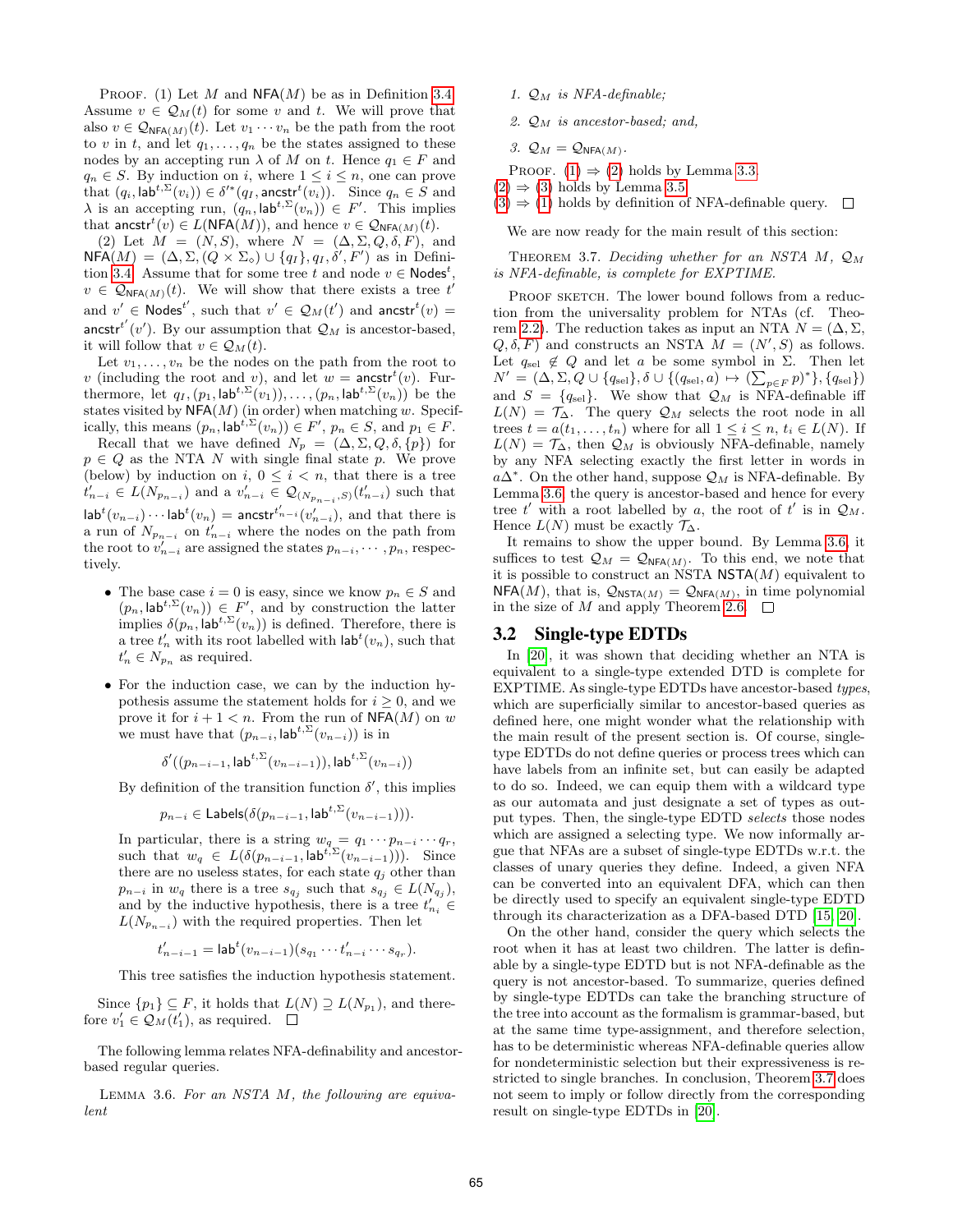## 3.3 Tractability

The EXPTIME-hardness in Theorem 3.7 is solely due to the expressiveness of NSTAs. Indeed, when M as constructed in the proof is indeed equivalent to an NFA, that NFA is very simple: it just selects the root of the input tree. This means that, even for extremely simple subclasses of XPath (say, linear XPath), deciding definability of NSTAs within that class remains hard for EXPTIME. To obtain a tractability result we therefore need to restrict the class of regular unary queries. In this regard, Lemma 3.6 and Lemma 3.5 provide already sufficient criteria for tractability. Indeed, any subclass M of the regular unary queries (or any representation  $M$  of the regular unary queries) for which deciding  $\mathcal{Q}_{NFA(M)} \subseteq \mathcal{Q}_M$  is in PTIME for every  $M \in \mathcal{M}$ , renders the NFA-definability problem tractable. The latter is for instance the case for the single-type EDTDs as discussed in the previous section.

## 4. TWIG-DEFINABILITY OF NSTAs

In this section, we address twig-definability of NSTAs. We start by introducing the necessary definitions for twigs including the concept of characteristic tree in Section 4.1. In Section 4.2, we consider succinctness. In particular, we show that twigs and NSTAs can be exponentially more succinct than one another. This means that we cannot simply guess a small, i.e. polynomially bounded, twig equivalent to a given NSTA. Fortunately, the exponentially large twigs contain redundancy which can be represented succinctly by folding them into directed acyclic graphs (DAGs). We show in Section 4.3, that when an NSTA is equivalent to a twig its DAGrepresentation is at most of linear size. We further show in Section 4.4 that equivalence of NSTAs and folded twigs can be tested in exponential time through a reduction to emptiness of alternating tree-walking automata. In Section 4.5, we then obtain our main result that testing twig-definability of NSTAs is EXPTIME-complete.

#### 4.1 Basics

We start by defining twigs:

DEFINITION 4.1 (TWIG PATTERN). A twig pattern, or simply twig, over the set of labels  $\Delta$  is a tuple  $T = (t, o, \text{Anc})$ , where t is a labelled tree over a finite set  $\Sigma \subseteq \Delta$ , Anc  $\subseteq$ Edges<sup>t</sup> is the set of *ancestor edges*, and  $o \in \text{Nodes}^t$  is a designated output node.

An embedding of  $T$  on a tree  $s$  is a total mapping  $m$  from  $\mathsf{Nodes}^t$  to  $\mathsf{Nodes}^s$  such that

- the root of  $t$  is mapped to the root of  $s$ ,
- $lab<sup>t</sup>(v) = lab<sup>s</sup>(m(v))$ , for all  $v \in \text{Nodes}^t$ , and
- for every two nodes  $v_1, v_2 \in \mathsf{Nodes}^t$ 
	- $-$  if  $(v_1, v_2) \in \text{Edges}^t \text{Anc}, (m(v_1), m(v_2)) \in \text{Edges}^s;$ – if  $(v_1, v_2)$  ∈ Anc, then  $m(v_1)$  is an ancestor of  $m(v_2)$ .

The *language* defined by T is denoted  $L(T)$  and consists of all  $\Delta$ -trees s for which there is an embedding of T into s. The *query* defined by T, denoted by  $\mathcal{Q}_T$ , is the function that maps a tree s on the set of nodes  $v \in \text{Nodes}^s$  for which there is an embedding m of T into s for which  $m(o) = v$ . In Figure 1, we give an example of a twig and an embedding.



Figure 1: A twig  $T = (t, o, \text{Anc})$  on the left, its characteristic tree  $c_x(T)$  on the right and the canonical embedding  $f_{c_x}$ . Edges of the twig in Anc are depicted as double edges and  $o$  is depicted with a rectangle.

For a node  $v \in \text{Nodes}^t$ , let  $T[v]$  be the subpattern rooted at v, that is,  $T[v] = (\textsf{subtree}^t(v), o, \text{Anc} \cap {\{\textsf{Edges}^{\textsf{subtree}^t(v)}\}}).$ We will use the following basic property of subpatterns.

LEMMA 4.2. For a twig  $T = (t, o, Anc)$ , a tree  $s \in L(T)$ , and an embedding m of T into s, subtree<sup>s</sup> $(m(v)) \in L(T[v])$ for every  $v \in \mathsf{Nodes}^t$ .

PROOF. The embedding  $m$  is easily modified (by restricting the domain) to an embedding of  $T[v]$  into subtree<sup>s</sup> $(m(v))$ .  $\Box$ 

DEFINITION 4.3. Two twigs  $T$  and  $T'$  are language-equivalent iff  $L(T) = L(T')$ . They are query-equivalent iff  $\mathcal{Q}_T = \mathcal{Q}_{T'}$ .

DEFINITION 4.4 (TWIG-DEFINABLE QUERY). A unary query  $Q$  is called *twig-definable* if there is a twig  $T$  such that  $Q = Q_T$ . A tree language L is called *twig-definable* if there is a twig T such that  $L = L(T)$ .

Next, we define a tree  $c_x(T)$  which is characteristic for a twig T. Basically, the tree is obtained by replacing each ancestor-edge with a sequence of two child edges where the new node is labeled with  $x \notin \Sigma$ . This tree is a member of the language defined by the twig. In addition, for a twig  $T'$ , when  $c_x(T) \in L(T')$  then  $L(T) \subseteq L(T')$ . The notion of characteristic trees is similar to the notion of canonical model defined by Miklau and Suciu [22] where every ancestor edge is replaced by a sequence of wildcards.

DEFINITION 4.5 (THE CHARACTERISTIC TREE). For a twig  $T = (t, o, \text{Anc})$  over the alphabet  $\Sigma$ , and x a label not in  $\Sigma$ , the characteristic tree  $c_x(T)$  of T is obtained from t, by replacing all edges  $(v_1, v_2)$  in Anc with a path  $v_1, v_3, v_2$ of length 2, with labels  $\mathsf{lab}^t(v_1)$ , x and  $\mathsf{lab}^t(v_2)$ , respectively. Here, for every edge,  $v_3$  is a new node.

So, every node  $v \in \text{Nodes}^t$ , corresponds to a unique node of the tree  $c_x(T)$ . We denote by  $f_{c_x}$  the function from T to  $c_x(T)$  which maps every node  $v \in \textsf{Nodes}^t$  to itself. Lemma 4.6 shows that  $f_{c_x}$  is an embedding and we will refer to it as the canonical embedding from T into its characteristic tree. Furthermore, as  $f_{c_x}$  is bijective over the original nodes we can use its inverse  $f_{c_x}^{-1}$ . Figure 1 illustrates  $c_x(T)$ and  $f_{c_x}$ .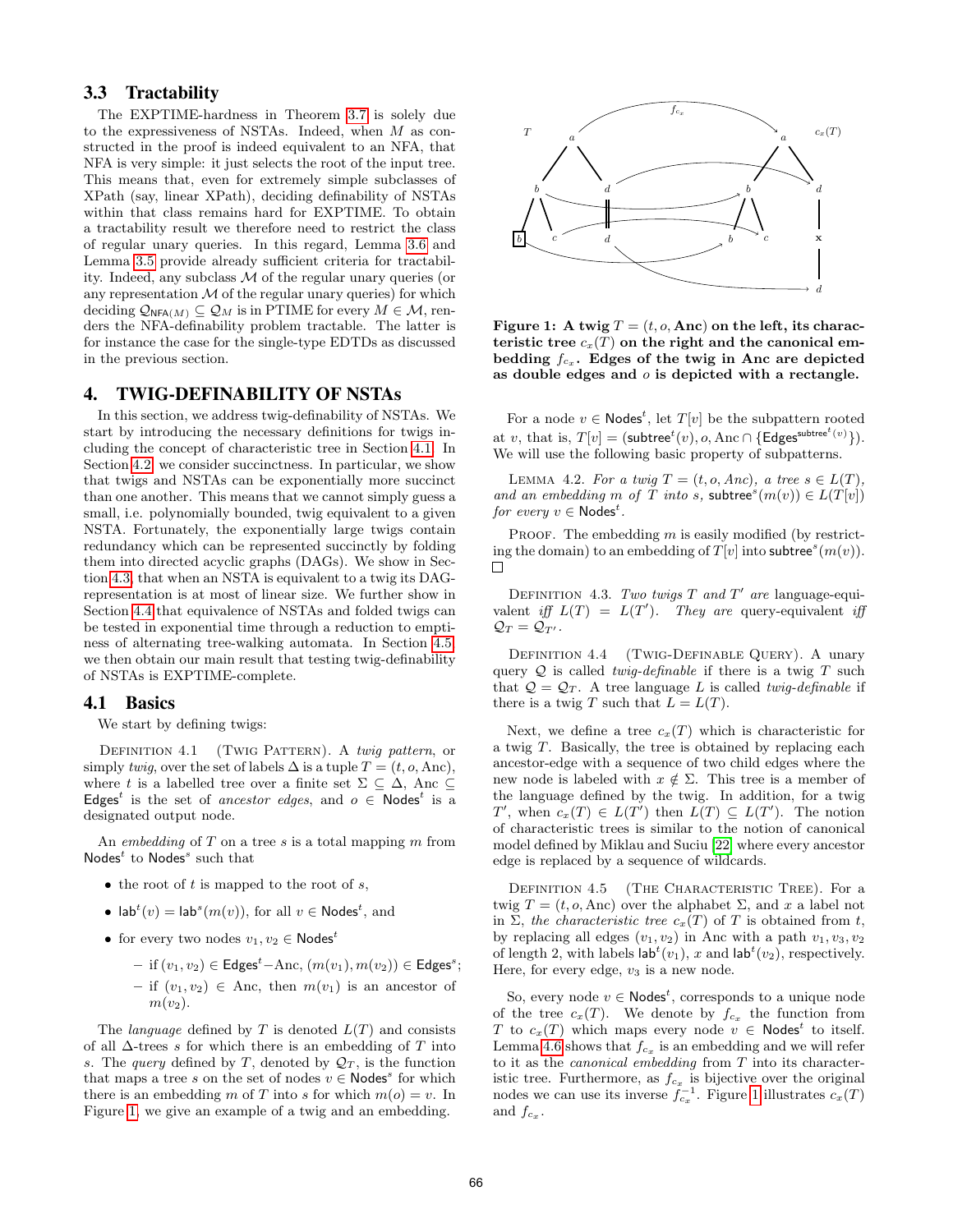LEMMA 4.6. For any twiq  $T = (t, o, Anc)$  over the alphabet  $\Sigma$  and  $x \notin \Sigma$ , there is an embedding m of T into  $c_x(T)$ such that

- for all nodes  $v \in \text{Nodes}^t$ ,  $m(v) = f_{c_x}(v)$ , and
- $f_{c_x}$  is surjective over the set of all nodes in  $c_x(T)$  not labelled by x.

The proof of the following lemma is similar to the proof of Proposition 3 of [22].

LEMMA 4.7. For any two twigs T, U over an alphabet  $\Sigma$ with  $x \notin \Sigma$ ,  $c_x(T) \in L(U)$  implies  $L(T) \subseteq L(U)$ .

#### 4.2 Succinctness and minimality

Next, we discuss succinctness and minimality of twigs. The *size* of a twig T, denoted by  $|T|$ , is defined as the number of nodes in its underlying tree. We distinguish two kinds of minimality.

DEFINITION 4.8 (MINIMAL TWIG). A twig is languageminimal (resp., *query-minimal*) if there is no language-equivalent (resp., query-equivalent) twig of strictly smaller size.

The following lemma summarizes basic facts on minimality used in this paper.

- LEMMA 4.9. 1. If a twig is language-minimal, then it is also query-minimal.
- 2. There are query-minimal twigs which are not languageminimal.
- 3. If a twig  $T = (t, o, Anc)$  is query-minimal, then for all  $v \in \mathsf{Nodes}^t$  where  $o \not\in \mathsf{Nodes}^{\mathsf{subtree}^t(v)},$  the twig  $T[v]$  is language-minimal.
- 4. If  $T = (t, o, Anc)$  is a language-minimal twig, then for all nodes  $v \in \text{Nodes}^t$ ,  $T[v]$  is also language-minimal.

Twig-minimality plays an important role in the technical machinery developed in the next section. The following lemma specifies two sufficient criteria for a twig not to be language minimal.

LEMMA 4.10. For a twig  $T = (t, o, Anc), x$  not a label in t, and two edges  $(v, v')$  and  $(v, v'')$  in t with  $v' \neq v''$ , then T is not language-minimal when either of the following conditions holds:

- $(v, v'') \notin \text{Anc} \text{ and } c_x(T[v'']) \in L(T[v']); \text{ or,}$
- $\bullet$   $(v, v') \in \textit{Anc} \textit{ and } \exists u \in \textsf{Nodes}^{\textsf{subtree}^t(v'')} : c_x(T[u]) \in$  $L(T[v'])$ .

Moreover, subtree<sup>t</sup>(v') can be removed from the twig without affecting the recognized language.

Using Lemma 4.10, we can show the following.

LEMMA 4.11. For a language-minimal twiq  $T = (t, o, Anc)$ , there is exactly one embedding of T into  $c_x(T)$ .

We conclude our discussion on minimality with the following lemma. By construction it always holds that  $c_x(T) \in$  $L(T)$  for  $x \notin \Sigma$ . Assume T is minimal and let u be one of its nodes. When we replace the subtree rooted at node  $f_{c_x}(u)$  in  $c_x(T)$  by a new tree t' resulting in the tree  $s =$  $c_x(T)[f_{c_x}(u) \leftarrow t']$ , then the lemma says that when s still happens to be in the language defined by  $T$  then  $T[u]$ , the twig rooted at  $u$ , can always be mapped somewhere in  $t'$ .

LEMMA 4.12. Let x be a label not in  $\Sigma$ . For a languageminimal twig  $T = (t, o, Anc)$  over  $\Sigma$ , a node  $u \in \text{Nodes}^t$ , and a tree  $t' \in \mathcal{T}_{\Delta}$ , if  $c_x(T)[f_{c_x}(u) \leftarrow t'] \in L(T)$ , then there is a node  $u' \in \text{Nodes}^{t'}$  such that subtree<sup>t'</sup> $(u') \in L(T[u])$ .

Next, we discuss succinctness of twigs and NSTAs.

- THEOREM 4.13. 1. There is a family of NSTAs  $M_n$ (for  $n \in \mathbb{N}$ ) of size  $\mathcal{O}(n)$  such that the smallest equivalent twig is of size  $\Omega(2^n)$ .
- 2. For every twig  $T$  of size n, there exists an equivalent NSTA of size  $\mathcal{O}(2^n)$ .
- 3. There is a family of twigs  $T_n$  (for  $n \in \mathbb{N}$ ) of size  $\mathcal{O}(n)$  such that the smallest equivalent NSTA is of size  $\Omega(2^n)$  .

PROOF. (1) First, we define a few more notions regarding subtrees that will be referred to in what follows. If  $S$  is a subset of Nodes<sup>t</sup>, we say that S is connected if, for every two nodes  $v_1, v_2 \in S$ , there is a node v and paths from v to  $v_1$  and to  $v_2$  using only nodes in S. Notice that v may be equal to  $v_1$  or  $v_2$ . For a tree t and a connected subset S of Nodes<sup>t</sup>, the *subgraph*  $t'$  of  $t$  induced by  $S$ , is the tree with Nodes<sup>t'</sup> = S and Edges<sup>t'</sup> = (S × S) ∩ Edges<sup>t</sup>.

Fix the alphabet  $\Sigma = \{a, b\}$ . For each  $n \in \mathbb{N}$ , we define the NSTA  $M_n = ((\Delta, \Sigma, Q_n, \delta_n, F_n), F_n), Q_n = (q_u, q_0, q_{1,a},$  $q_{1,b},\ldots,q_{n,a},q_{n,b}\},\, F_n=\{q_0\},\,$  and  $\delta_n$  is defined as follows. For  $1 \leq i < n$ , and  $\sigma \in \Sigma$ 

$$
\begin{array}{lll} \delta_n(q_{i,\sigma},\sigma) = & (q_u^* \cdot q_{i+1,\sigma} \cdot q_u^* \cdot q_{i+1,b} \cdot q_u^*) \\ & \quad + (q_u^* \cdot q_{i+1,b} \cdot q_u^* \cdot q_{i+1,a} \cdot q_u^*) , \\ \delta_n(q_{0,\sigma}) = & q_u^* , & \\ \delta_n(q_{0},a) = & (q_u^* \cdot q_{1,a} \cdot q_u^* \cdot q_{1,b} \cdot q_u^*) \\ & \quad + (q_u^* \cdot q_{1,b} \cdot q_u^* \cdot q_{1,a} \cdot q_u^* ) , \\ \delta_n(q_u,\sigma) = & q_u^* , & \\ \delta_n(q_u,\diamond) = & q_u^* . \end{array}
$$

Then  $\mathcal{Q}_{M_n}$  contains exactly the pairs  $(s, \text{root}(s))$  that have an induced subgraph  $s'$ , containing the root root(s) of s, and such that  $s'$  is the complete binary tree of height  $n$ , where the root is labelled with  $a$  and each non-leaf node has exactly two children, one labelled with a and one with b. Notice that for each  $n \in \mathbb{N}$ , the smallest tree s such that  $(s, \text{root}(s)) \in \mathcal{Q}_{M_n}$  has  $2^n - 1$  nodes.

We now argue that the minimal twig must have at least  $2^{n} - 1$  nodes. If the query  $T_n$  selects the root of a tree t, then  $t$  has a complete binary tree of height  $n$  as a subtree at its top. Towards a contradiction, assume that there exists a twig  $T'_n = (t', o', \text{Anc}')$  query-equivalent to  $M_n$  that contains fewer than  $2^n - 1$  nodes. We know that  $T'_n$  selects the root of t'. However, if t' has fewer than  $2<sup>n</sup> - 1$  nodes, this means that it does not contain a complete binary tree of height  $n$ and contradicts that  $T'_n$  is query-equivalent to  $M_n$ .

 $(2)$  It can be proved by induction on the size *n* of the twig  $T = (t, o, \text{Anc})$ , that there is an equivalent NSTA M of size  $\mathcal{O}(2^n)$  and an NTA N of size  $\mathcal{O}(2^n)$  such that  $L(N) = L(T)$ . (3) For  $n \in \mathbb{N}$ , let  $\Sigma_n = \{a, a_1, \ldots, a_n\}$  and let  $T_n =$  $(t_n, o, \text{Anc})$  be the twig where  $t_n = a(a_1, \ldots, a_n)$ ,  $o = \text{root}(t)$ and Anc =  $\mathsf{Edges}^t$ . For each n,  $T_n$  contains  $n+1$  nodes, and the trees in  $L(T_n)$  are exactly the trees s such that there are nodes  $v, v_1, \ldots, v_n \in \text{Nodes}^s$  with  $v = \text{root}(s)$ , all  $v_1, \ldots, v_n$ are different from  $\text{root}(s)$ , and  $\text{lab}^s(v) = a$ ,  $\text{lab}^s(v_1) = a_1, \ldots$ ,  $\mathsf{lab}^s(v_n) = a_n.$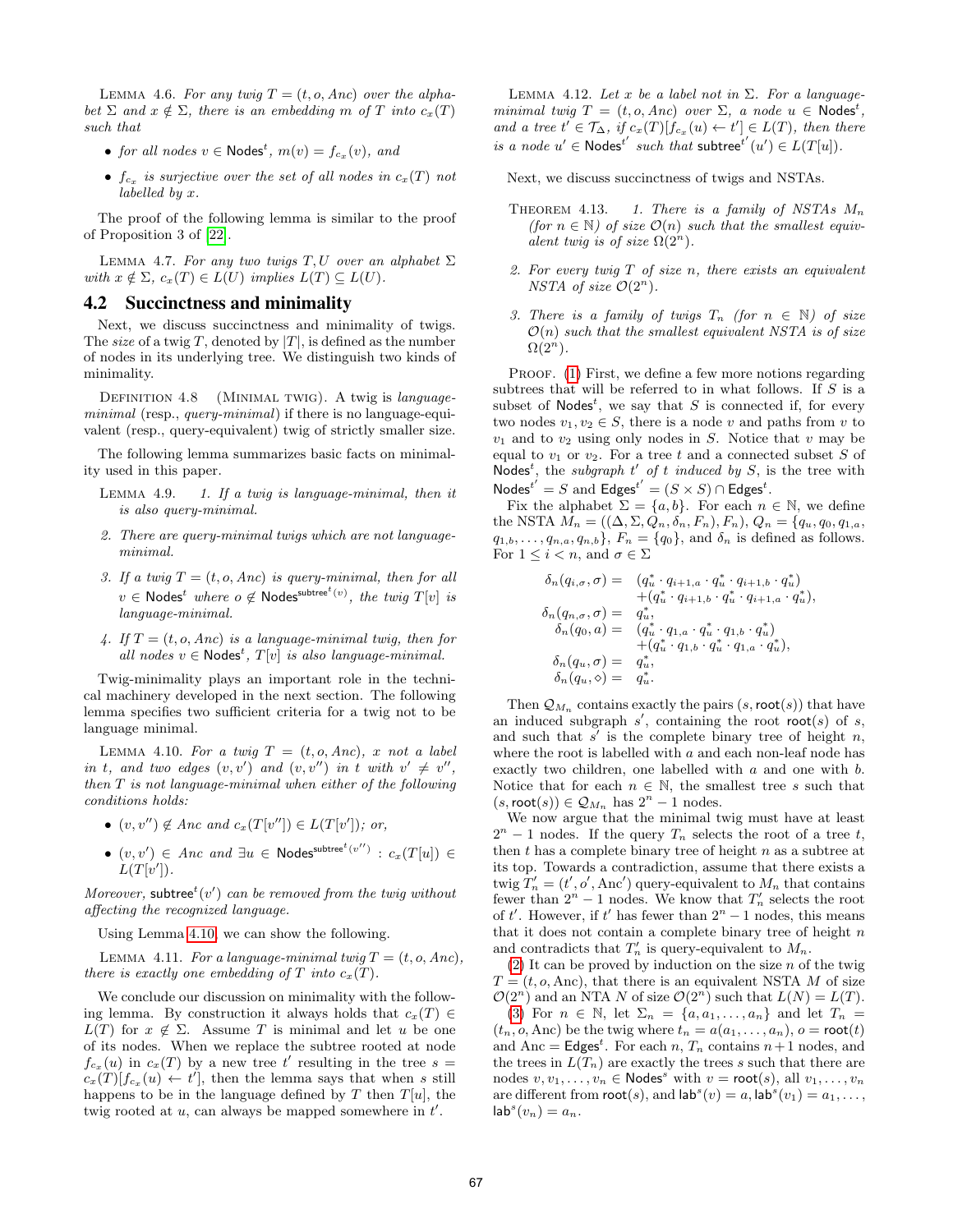For each (non-empty, strict) subset S of  $\{a_1, \ldots, a_n\}$ , fix an arbitrary tree  $t<sub>S</sub>$  such that  $t<sub>S</sub>$  is labelled with exactly the labels from S. That is, for every  $a_i$  in S,  $t_s$  has a node  $v_i$ with  $\mathsf{lab}^{ts}(v_i) = a_i$  and such that  $t_s$  has no nodes v with  $\mathsf{lab}^{ts}(v) \notin S$ . Furthermore, for every such subset S, denote by  $\overline{S}$  the set  $\{a_1, \ldots, a_n\}$  – S. Notice that, for every S, the tree  $a(t_S, t_{\overline{S}}) \in L(T_n)$ .

Suppose then for contradiction, that there exists an NSTA M with fewer than  $2^n - 2$  states, accepting the language  $L(T_n)$ . Then, by the pigeon hole principle, there must be two different, non-empty, strict subsets  $S_1$  and  $S_2$  of  $\Sigma-\lbrace a \rbrace$ , such that on the trees

$$
a(t_{S_1}, t_{\overline{S_1}})
$$
 and  $a(t_{S_2}, t_{\overline{S_2}})$ ,

M has accepting runs  $\lambda_1$  and  $\lambda_2$  that assign the same state q to the root of  $t_{S_1}$  and the root of  $t_{S_2}$ . We can assume w.l.o.g. that  $S_2 \not\subseteq S_1$ . (If  $S_2 \subseteq S_1$  then we can switch  $S_1$ and  $S_2$ .) Notice that M also has an accepting run  $\lambda$  on the tree  $t = a(t_{S_1}, t_{\overline{S_2}})$ . Indeed, this accepting run  $\lambda$  is the same as  $\lambda_1$  on the subtree  $t_{S_1}$ , it is the same as  $\lambda_2$  on subtree  $t_{\overline{S_2}}$ and on the root of t. However, since  $S_2 \not\subseteq S_1$ , there exists an  $a_i \in S_2 - S_1$ . As the tree  $t = a(t_{S_1}, t_{\overline{S_2}})$  does not contain the label  $a_i$ , it is not in  $\mathcal{L}(T_n)$ . This means that M does not accept  $\mathcal{L}(T_n)$  and is a contradiction.  $\Box$ 

#### 4.3 DAG-Twigs

Theorem 4.13(1) excludes the possibility to simply guess an equivalent twig of small size for a given NSTA. Fortunately, as we will show in this section, when an NSTA is equivalent to a twig the latter has a small representation as a directed acyclic graph (DAG).

Below, we use DAGs to represent the trees in twigs. As usual, a DAG G is a directed graph  $G = (V, E)$ , where V is the set of vertices and  $E \subseteq V \times V$  is the set of directed edges, and is such that there is no directed cycle in the graph. Note that we do not consider multi-edges. A DAG G over the alphabet  $\Sigma$  has an associated labelling function  $\textsf{lab}^G : V \to \Sigma$ . We assume that all DAGs have exactly one vertex with no incoming edges (called the root and denoted by  $\text{root}(G)$  and that they are connected. In what follows, we also refer to the vertices of the DAG as nodes.

For any node  $v \in V$ , let clean<sup> $G(v)$ </sup> be the DAG obtained from G by removing every node that is not reachable from  $v.$  We next recursively define the *unfolding* of  $G$  into a tree unfold(G). When  $|V| = 1$ , unfold(G) is a single node with the same label as  $\text{root}(G)$ . When  $|V| > 1$ , let  $U = \{u \in$ V | (root $(G), u) \in E$ } and let  $u_1 \lt_{U} \cdots \lt_{U} u_m$  be an arbitrary ordering of the nodes in U. Then, for each  $1 \leq$  $k \leq m$ , let  $G_k = \text{clean}^{G - \{\text{root}(G)\}}(u_k)$ . The tree unfold  $(G)$  is then defined as

$$
\mathsf{lab}^G(\mathsf{root}(G))(\mathsf{unfold}(G_1),\ldots,\mathsf{unfold}(G_m)).
$$

We denote by  $\text{fold}^G$  the canonical mapping from Nodes<sup>unfold(G)</sup> to V. We say that a tree t is represented by a DAG  $G$ , if  $G$  can be unfolded into  $t$ .

DEFINITION 4.14 (DAG-TWIG). A DAG-twig is a tuple  $D = (G, o, \text{Anc})$ , where  $G = (V, E)$  is a DAG over  $\Sigma$ , the node  $o \in V$  is such that there is exactly one path from the root to o in G, and Anc  $\subseteq$  E. The *query* defined by D, denoted by  $\mathcal{Q}_D$ , is the query  $\mathcal{Q}_T$  where T is the twig  $($ unfold $(G), o_G,$  Anc $_G$ ) for which

• 
$$
fold^G(o_G) = o
$$
; and,

• Anc<sub>G</sub> = { $(v, u)$  | (fold<sup>G</sup> $(v)$ , fold<sup>G</sup> $(u)$ )  $\in$  Anc}.

We say that the DAG  $D$  represents the twig  $T$ .

Notice that, as there is only one path from the root to  $o$ there can only be a unique node  $o_G$  for which fold<sup> $G$ </sup> $(o_G)$  = o. Furthermore, due to the possibly many ways in which a DAG can be unfolded, there are multiple twigs that are represented by a DAG. However, since all these twigs define the same query, we feel that it is justified to refer to  $\mathcal{Q}_D$  as the query defined by D.

The next theorem says that if an NSTA is twig-definable, there exists an equivalent twig of at most linear size.

THEOREM 4.15. For an NSTA  $M = (N, S)$ , if  $\mathcal{Q}_M$  is twig-definable, then there exists an equivalent DAG-Twig D with at most  $2 \cdot |Q_N|$  nodes, where  $Q_N$  is the set of states of  $N$ .

Before we start proving Theorem 4.15, we introduce a definition and some lemmas.

DEFINITION 4.16. For a twig  $T = (t, o, Anc)$ , the twig  $Bool(T)$  is defined as  $(Bool(t, o), o, Anc)$ .

We can prove the following:

LEMMA 4.17. If a twig T is query-minimal, then  $Bool(T)$ is language-minimal.

LEMMA 4.18. For a twig  $T = (t, o, Anc)$  and a non-root  $node \ v \in \text{Nodes}^t, \ c_x(T[v]) \notin L(T).$ 

PROOF. Let  $v_1, \ldots, v_n$  be the *n* nodes on the longest path in t. Since  $v_1$  is the root of t, and hence  $v_1 \notin \textsf{Nodes}^{\textsf{subtree}^t(v)}$ , all paths in subtree<sup>t</sup> $(v)$  have less than n nodes. Hence all paths in  $c_x(T[v])$  have less than n nodes with label different from x. Any embedding of T on  $c_x(T[v])$  must map the nodes  $v_1, \ldots, v_n$  to distinct nodes, each an ancestor of the next, on the same path, none labelled  $x$ . As no such path exists in  $c_x(T[v])$ , there cannot be any embedding of T on  $c_x(T[v])$ .  $\Box$ 

A helpful corollary is the following:

COROLLARY 4.19. For a non-root node v of a twig  $T$ ,  $L(T[v]) \nsubseteq L(T)$ .

The remainder of this section is devoted to the proof of Theorem 4.15.

PROOF. Let  $D$  be the smallest DAG-twig representing a query-minimal twig equivalent to M. Let  $T = (t, o, \text{Anc})$  be the unfolding of D. Towards a contradiction assume that the size of D, that is, its number of nodes, is larger than  $2 \cdot |Q_N|$  where  $N = (\Delta, \Sigma, Q_N, \delta_N, F_N)$ . We will identify two nodes in D which can be merged leading to a strictly smaller DAG-twig which unfolds to a twig of the same size as  $T$  and is equivalent to  $T$ . In other words, the merged DAGtwig will be equivalent to a query-minimal twig as required to contradict our assumption.

Let  $x \notin \Delta$ . Recall that fold<sup>D</sup> is the canonical mapping from the nodes of  $T$  to the nodes of  $D$  witnessing that  $T$ is represented by D. Next, we view  $M = (N, S)$  and T from the perspective of the languages they define over the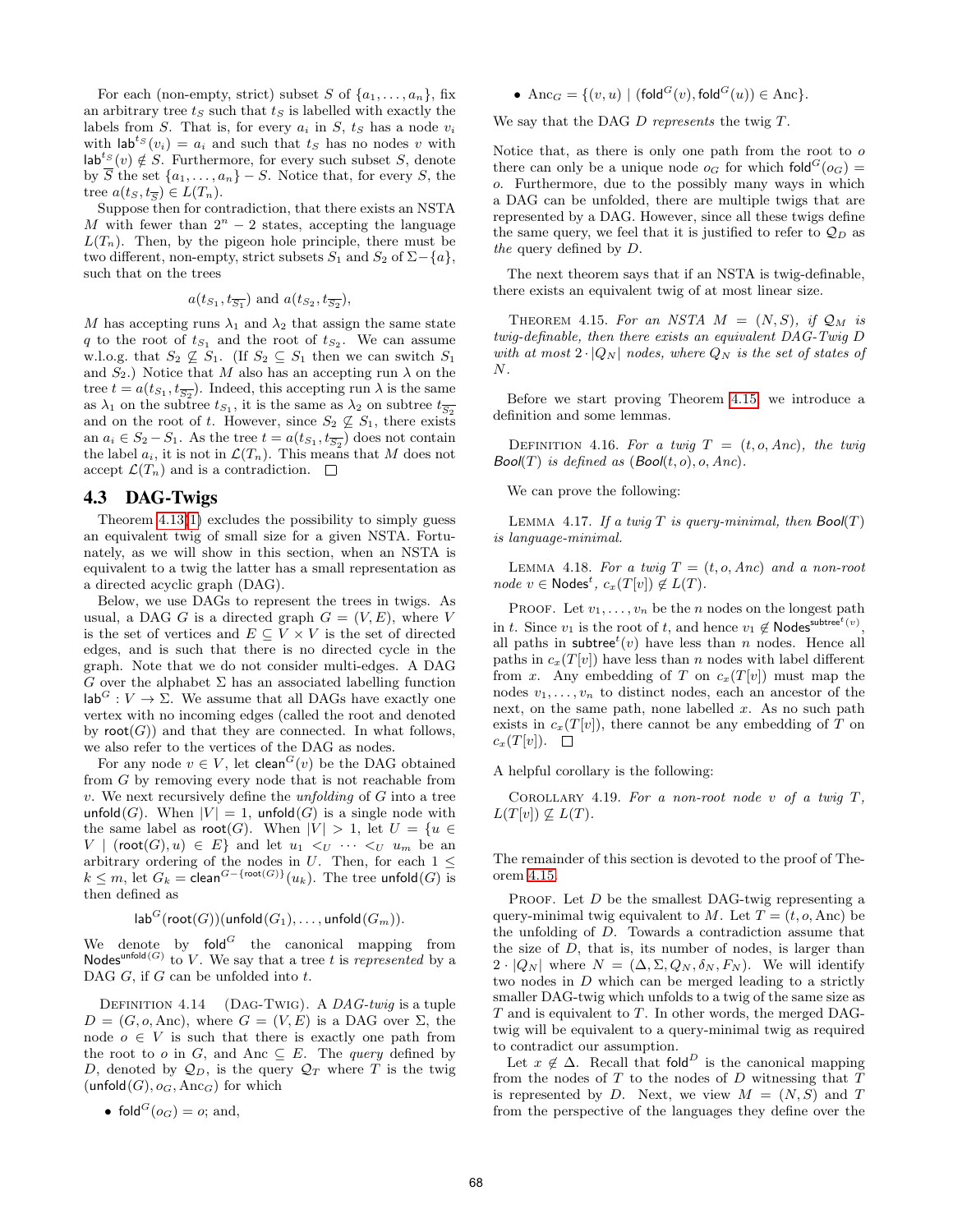alphabet  $\Delta_{0,1}$ . Specifically, let  $N_b$  be the NTA accepting  $Bool(Q_M)$  as is given by Lemma 2.5. Note that  $N_b$  has at most  $2|Q_N|$  states. Furthermore, let  $T_b = \text{Bool}(T)$  as defined in Definition 4.16. Now, by Lemma 4.17,  $T<sub>b</sub>$  is languageminimal. The following lemma relates  $N_b$  and  $T_b$ :

LEMMA 4.20. 1. 
$$
L(N_b) \subseteq L(T_b)
$$
; and,

$$
2. \ c_x(T_b) \in L(N_b).
$$

Let  $\rho$  be a run of  $N_b$  on  $c_x(T_b)$ . As  $N_b$  has at most  $2|Q_N|$ states and D has more than  $2|Q_N|$  nodes, by the pigeonhole principle, there are two nodes  $n'_1, n'_2$  in  $c_x(T_b)$ , not labelled by x, with  $\rho(n'_1) = \rho(n'_2)$  and corresponding to two different nodes in D. This means,  $\text{fold}^D(f_{cx}^{-1}(n'_1)) \neq \text{fold}^D(f_{cx}^{-1}(n'_2))$ for  $f_{c_x}$  the canonical embedding of  $T_b$  on  $c_x(T_b)$ .<sup>3</sup> Now, take two nodes  $n_1$  and  $n_2$  in T (or, equivalently,  $T_b$ ) with  $f_{c_x}(n_1) = n'_1$  and  $f_{c_x}(n_2) = n'_2$ . Since  $\rho(n'_1) = \rho(n'_2)$ , and since  $L(N_b) \subseteq L(T_b)$  by Lemma 4.20, it follows that

$$
c_x(T_b)[n'_1 \leftarrow \mathsf{subtree}^{c_x(T_b)}(n'_2)] \in L(T_b), \tag{\dagger}
$$

$$
c_x(T_b)[n'_2 \leftarrow \text{subtree}^{c_x(T_b)}(n'_1)] \in L(T_b). \tag{\ddagger}
$$

Using  $(\dagger)$  and  $(\dagger)$ , we can show the following lemma:

LEMMA 4.21. 1.  $L(T[n_1]) = L(T[n_2])$ ; and,

#### 2. neither  $n_1$  nor  $n_2$  is an ancestor of or equal to the output node o.

Before we prove the lemma, let us first explain how it leads to the desired contradiction. From Lemma 4.21(1), it follows that in D the nodes fold<sup>D</sup>(n<sub>1</sub>) and fold<sup>D</sup>(n<sub>2</sub>) can be merged to give a smaller (by at least one node) DAG-twig defining the same query as defined by D. Let  $m_1 = \text{fold}^{\overline{D}}(n_1)$  and  $m_2 = \text{fold}^D(n_2)$ . By assumption,  $m_1 \neq m_2$ . Furthermore, by Corollary 4.19 and Lemma 4.21(1), neither of these nodes can be an ancestor of the other. By merging  $m_1$  and  $m_2$ , we mean replacing  $m_1$  with  $m_2$  in all edges of the form  $(y, m_1)$ (for any y), removing all edges of the form  $(m_1, z)$  (for any  $z$ ), removing  $m_1$  from the set of nodes, and finally removing all nodes and edges which are now not reachable from the root.  $4$  Call the thus obtained DAG-Twig  $D'$ . Note that by Lemma 4.21(2) there is only one path from the root to the output node  $o$ . As  $D'$  is equivalent to  $D$ , it defines the same query as  $T$ , but it still needs to be argued that  $D'$  represents a query-minimal twig. That is, the unfolding of  $D'$  leads to a twig with the same number of nodes as T. From Lemma  $4.21(2)$  and Lemma  $4.9(3)$ , it follows that both  $T[n_1]$  and  $T[n_2]$  are language minimal which means that they have the same number of nodes. So, the unfolding of  $D$  has the same number of nodes as  $T$  and is therefore query-minimal. This leads to the desired contradiction and ends the proof of Theorem 4.15.  $\Box$ 



Figure 3: Illustration of the trees and associated nodes used in the proof of Lemma 4.21.

REMARK 4.22. Note that for any  $v \in \text{Nodes}^t$ ,

$$
subtree^{c_x(T)}(f_{c_x}(v)) = c_x(T[v]).
$$

We now prove Lemma 4.21.

PROOF. Let

$$
s_1 = \mathsf{subtree}^{c_x(T_b)}(n_2') \text{ and } s_2 = \mathsf{subtree}^{c_x(T_b)}(n_1').
$$

Then,  $s_1 = c_x(T_b[n_2])$  and  $s_2 = c_x(T_b[n_1])$ , by Remark 4.22. To show that  $L(T[n_1]) = L(T[n_2])$ , we first apply Lemma 4.12 to (†) and (‡), to obtain nodes  $v'_1 \in \text{Nodes}^{s_1}$  and  $v'_2 \in$ Nodes $s<sup>2</sup>$  such that

$$
subtrees1(v'1) \in L(Tb[n1]),
$$
  
subtree<sup>s<sub>2</sub></sup>(v'<sub>2</sub>) \in L(T<sub>b</sub>[n<sub>2</sub>]).  $(\star)$ 

Note that,  $v'_1$  and  $v'_2$  are not labelled with x as the corresponding embeddings map  $n_1$  and  $n_2$  to them. We provide a graphical illustration of the employed trees and associated nodes in Figure 3.

If  $v'_1$  and  $v'_2$  are the roots in the trees  $s_1$  and  $s_2$ , respectively, or in other words  $v'_1 = n'_2$  and  $v'_2 = n'_1$ , then subtree<sup>s2</sup> $(v_2')$  = subtree<sup>s2</sup> $(n'_1) = s_2 = c_x(T_b[n_1])$ . Similarly, subtree $s^1(v'_1) = c_x(T_b[n_2])$ . Therefore, by  $(\star), c_x(T_b[n_2]) \in$  $L(T_b[n_1])$  and  $c_x(T_b[n_1]) \in L(T_b[n_2])$ , and by Lemma 4.7,  $L(T_b[n_1]) = L(T_b[n_2])$  which implies  $L(T[n_1]) = L(T[n_2]).$ 

Suppose then that at least one of  $v'_1$  and  $v'_2$  is not the root, and w.l.o.g. let this be the case for  $v'_2$ . Then we will argue towards a contradiction. Let  $v_1 = f_{c_x}^{-1}(v_1')$  and  $v_2 = f_{c_x}^{-1}(v_2'),$ and let the mapping  $m_1$  be the embedding showing that subtree<sup>s<sub>1</sub></sup> $(v'_1) \in L(T_b[n_1])$  and  $m_2$  the embedding showing subtree<sup>s2</sup> $(v_2') \in L(T_b[n_2])$ . Consider then the composition of mappings  $m = m_2 \circ f_{c_x}^{-1} \circ m_1$ . The mapping m is an embedding from  $T_b[n_1]$  to subtree<sup>s2</sup> ( $m_2(v_1)$ ). Since  $v_1$  is equal to or a descendant of  $n_2$ , so is  $m_2(v_1)$  equal to or a descendant of  $m_2(n_2)$ , and the latter is equal to  $v'_2$ , because  $m_2$  is the embedding witnessing that subtree<sup>s2</sup> $(v_2') \in L(T_b[n_2])$ . As we remarked above,  $s_2 = c_x(T_b[n_1])$ . So, subtree<sup>s2</sup> $(m_2(v_1))$  =  $c_x(T_b[v])$  where  $v = f_{c_x}^{-1}(m_2(v_1))$ , which is a strict descendant of  $n_1$ , by our assumption that  $v_2$  is a strict descendant of  $n'_1$ . This implies that the mapping m is a witness to  $c_x(T_b[v]) \in L(T_b[n_1]),$  for v a strict descendant of  $n_1$ , and by Lemma 4.18, this leads to a contradiction.

<sup>&</sup>lt;sup>3</sup>Note that  $f_{c_x}^{-1}$  maps nodes from  $c_x(T_b)$  to  $T_b$  and fold<sup>D</sup>() maps nodes from  $\overline{T}$  to  $D$ , but since  $T_b$  and  $T$  contain the same set of nodes the composition of these two functions is well-defined.

<sup>&</sup>lt;sup>4</sup>Note that this merging is not well-defined when  $m_1$  and  $m<sub>2</sub>$  are siblings, because it introduces multi-edges. However, when  $m_1$  and  $m_2$  are siblings then so are  $n_1$  and  $n_2$ . But as both  $T[n_1]$  and  $T[n_2]$  can be embedded on the same subtree of any tree in the language defined by the query, this would mean that T is not query-minimal. Therefore,  $m_1$  and  $m_2$ can not be siblings.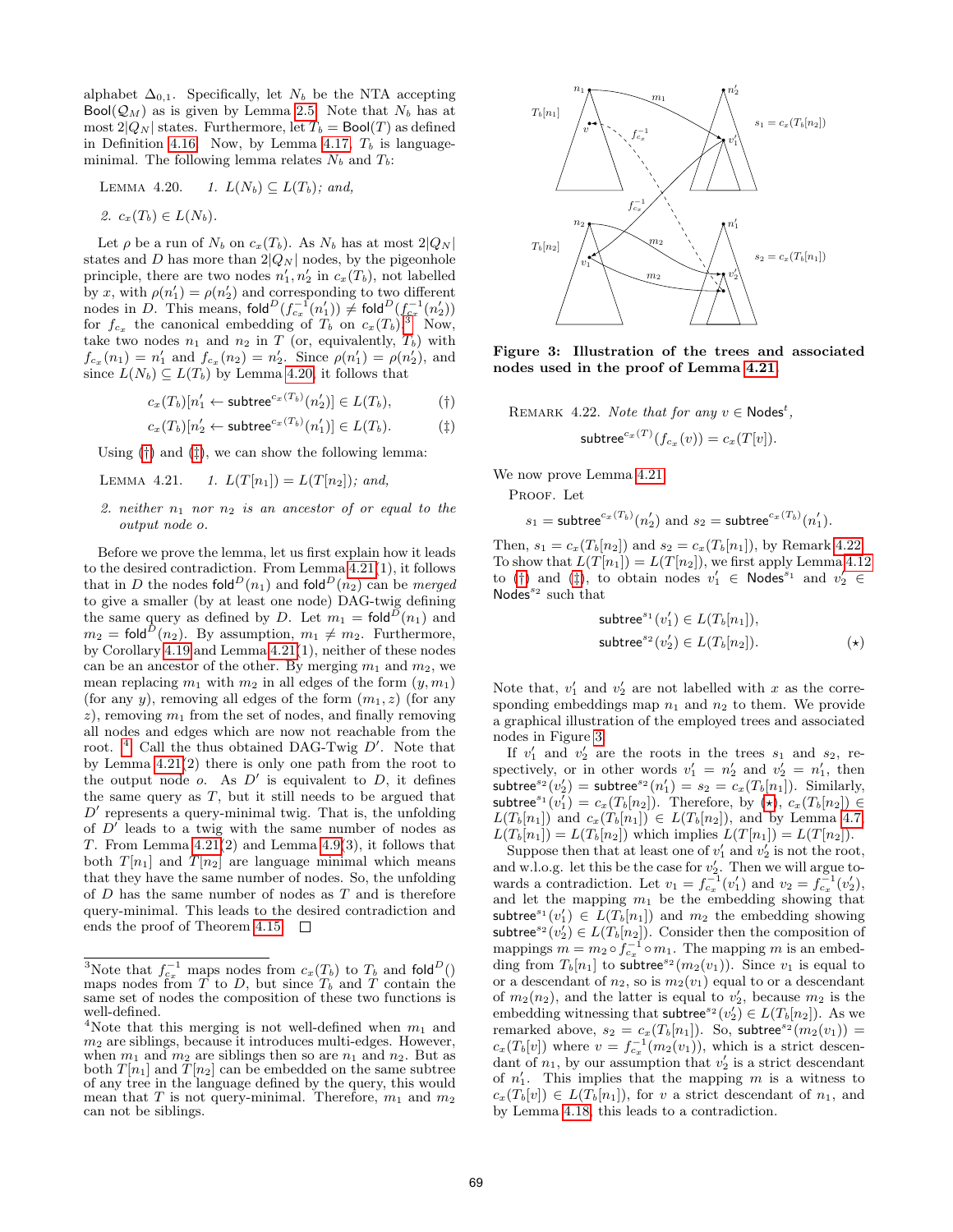

Figure 2: The DAG D, the unfolding of D into T,  $T_b = \text{Bool}(T)$ , and the characteristic tree of  $T_b$  used in the proof of Theorem 4.15.

To show that neither  $n_1$  nor  $n_2$  is an ancestor of or equal to o, suppose for contradiction that at least one of them is. If exactly one of them is an ancestor of or equal to  $o$ , say  $n_1$ , then  $T_b[n_1]$  contains a node labelled with  $(a, 1)$  for some  $a \in$  $\Sigma$ , but  $T_b[n_2]$  does not contain such a node, by definition of the mapping Bool. Therefore  $L(T_b[n_1]) \neq L(T_b[n_2])$ , which is a contradiction. If both  $n_1$  and  $n_2$  are ancestors of or equal to o, then, either  $n_1$  is an ancestor of  $n_2$ , or  $n_2$  is an ancestor of  $n_1$ . If  $n_1$  is an ancestor of  $n_2$ , and  $L(T_b[n_1]) =$  $L(T_b[n_2])$ , we have a contradiction by Corollary 4.19. The case is similar when  $n_2$  is an ancestor of  $n_1$ .

Hence,  $L(T_b[n_1]) = L(T_b[n_2])$  and neither  $n_1$  nor  $n_2$  is an ancestor of or equal to o. Then  $L(T[n_1]) = L(T[n_2])$ , as needed.  $\square$ 

## 4.4 Testing equivalence of DAG-Twigs and NSTAs

Now we have a small model property of DAG-twigs compared to NSTAs (Theorem 4.15), we can simply decide twigdefinability of an NSTA by guessing the DAG-twig and testing equivalence. Here, we argue that equivalence of such an NSTA  $M$  and a DAG-twig  $D$  can be decided in exponential time. In particular, we will reduce the latter problem to emptiness of alternating tree-walking automata operating on Bool $(\mathcal{Q}_M)$  and Bool $(\mathcal{Q}_D)$ .

Let  $D$  be a DAG-twig representing the twig  $T$ . The goal of this Section is to describe a procedure that, given  $D$ , constructs an alternating tree-walking automaton accepting  $L(T)$ , the tree language associated with T.

Although DAG-twigs operate directly on unranked trees, we will intermediately work with binary trees encoding these unranked trees. Following  $[24]$ , for an (unranked) tree t, let  $enc(t)$  be its binary encoding, obtained as follows: The nodes of  $enc(t)$  are the nodes of t plus a set of leaf nodes marked #. Further, the root node of enc(t) is the root node of t and for any node, its left child in  $enc(t)$  is its first child in t (or  $\#$  if its a leaf), and its right child in enc(t) is its next sibling in  $t$  (or  $\#$  if it has none). In Figure 4, we depicted an example of an unranked tree and its binary encoding.

We start by recalling the definition of these alternating tree walking automata, which operate on binary trees:

DEFINITION 4.23 (ALT. TREE-WALKING AUTOMATA). Let  $PosBool(P)$  be the set of positive Boolean formulas over propositions  $P$  (i.e., formulas without negation), but including true and false. An alternating tree walking automaton with wildcards (ATWA with wildcards) over binary trees is defined as a tuple  $W = (Q, \Delta, \Sigma, \delta, q_0)$ , where

•  $Q$  is a finite set of states,

- $\Sigma$  is a finite set of alphabet symbols,
- $\delta$  is a set of transition rules of the form  $(q, \sigma) \rightarrow \theta$ , where  $q \in Q$ ,  $\sigma \in \Sigma_{\diamond}$ , and  $\theta$  is a formula from

$$
\mathrm{PosBool}(\{\swarrow,\searrow-\}\times Q),
$$

and

•  $q_0$  is the initial state.

Recall that  $\Sigma_{\diamond} = \Sigma \uplus {\diamond}$ , where  $\diamond$  is the wildcard symbol.

The transition relation  $\delta$  should be such that for each pair  $(q, \sigma) \in Q \times \Sigma$  there is at most one rule in  $\delta$  with  $(q, \sigma)$  as its left hand side. (If there would be two rules with the same left hand side, we can merge them into one rule by taking the disjunction of the right hand sides.) If  $(q, \sigma) \to \theta \in \delta$ , we also write  $\text{rhs}_W(q, \sigma) = \theta$ . Elements in { $\swarrow, \searrow, -$ } denote directions in the tree. For a node u of t,  $u \searrow$  (respectively,  $u \times$ ) denotes the right child of u (respectively, left child of u) if lab(u)  $\neq \#$  and is undefined otherwise. Further,  $u \cdot$ is u itself (i.e.,  $-$  is used for stay transitions).

Given a binary tree t, a run tree of  $W$  on t is an unranked tree  $R$  in which each node is labelled by an element of Nodes<sup>t</sup>  $\times Q$  such that the following holds. We say that an element  $a \in \Delta$  matches  $\sigma \in \Sigma_{\infty}$  if either  $a = \sigma$  or  $a \notin \Sigma$  and  $\sigma = \diamond$ .

- The label of the root of R is  $(root(t), q_0)$  and
- for every node x of R with label  $(v, q_v)$ , if  $(q_v, \sigma) \rightarrow$  $\theta \in \delta$  and lab<sup>t</sup> $(v)$  matches  $\sigma$ , then there is a set  $S \subseteq$  $\{\swarrow, \searrow, -\} \times Q$  such that,
	- for every  $(i, q') \in S$ ,  $v \cdot i$  is defined and there is a child y of x in R labelled  $(v \cdot i, q')$ ;
	- all children of x are labelled with  $(v \cdot i, q')$  such that  $(i, q') \in S$ ; and
	- the truth assignment that assigns true to all elements of S, and false to all other elements of  $\{\swarrow, \searrow, -\} \times Q$ , satisfies  $\theta$ .

A run tree  $R$  is accepting if, for every leaf node of  $R$  labelled  $(u, q)$ , there is a rule rhs $w(q, \sigma)$  = true such that lab<sup>t</sup> $(u)$ matches  $\sigma$ . A binary tree t is accepted by an ATWA W if there exists an accepting run tree of W on t. By  $L(W)$  we denote the set of trees accepted by W.

We now show that, given a DAG-twig, we can efficiently construct an equivalent tree walking automaton. We note that it is well known that there is a connection between various XPath fragments and (two-way) alternating walking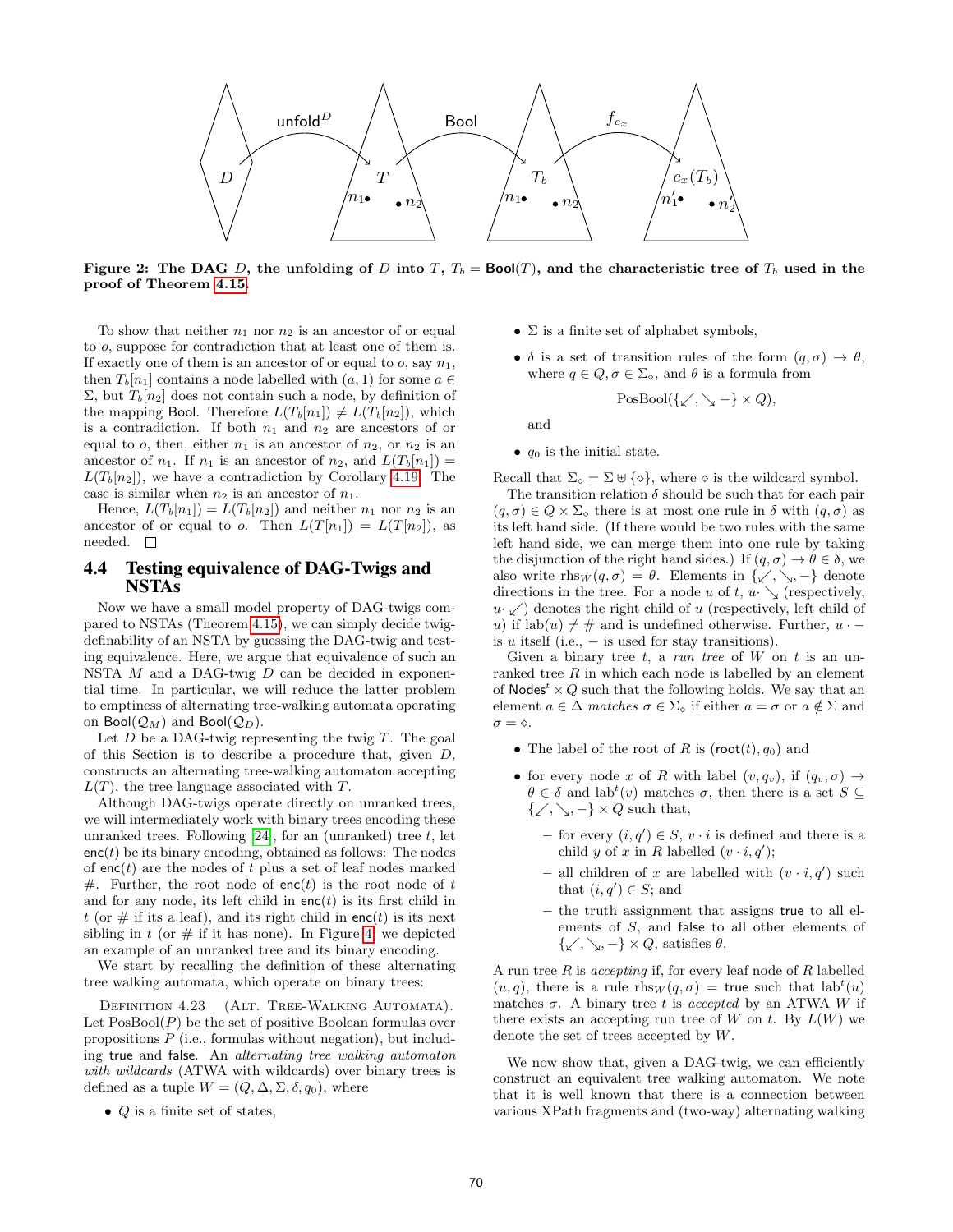

Figure 4: An unranked tree and its binary encoding.

automata. Benedikt, Fan and Geerts [1] have shown that it is possible to construct, in linear time, a two-way alternating word automaton, accepting string encodings of trees defined by an XPath query. This construction, however, only works when the considered trees have a fixed depth. Further, ten Cate and Lutz [33] have shown that it is possible to construct, in quadratic time, a two-way alternating tree automaton equivalent to a given XPath query.

LEMMA 4.24. Let  $D$  be a DAG-twig representing the twig T. An alternating tree walking automaton W with  $L(W) =$  $\{enc(t) | t \in L(T)\}$  can be constructed in time  $O(|D|)$ .

The construction for proving Lemma 4.24 can be easily changed such that W accepts encodings of  $L(Bool(T))$  instead of  $L(T)$ .

COROLLARY 4.25. Let  $D$  be a DAG-twig that represents the twig  $T$ . An alternating tree walking automaton  $W$  with  $L(W) = \{enc(t) | t \in L(Bool(T))\}$  can be constructed in time  $O(|D|)$ .

We now reduce equivalence between an NSTA and a DAGtwig to the emptiness problem for ATWAs.

THEOREM 4.26. Given a DAG-twig D and an NSTA M, we can construct an ATWA W in polynomial time such that  $L(W) = \emptyset$  if and only if  $Bool(Q_M) = Bool(Q_D)$ .

PROOF. Let  $D_{0,1} := \text{Bool}(D)$ . Let  $N_{0,1}$  be the NTA with  $L(N_{0,1}) = \text{Bool}(\mathcal{Q}_M)$ , as obtained in Lemma 2.5. We construct an ATWA  $W$  that accepts a tree  $t$  if and only if  $t$ is in the symmetric difference of  $L(N_{0,1})$  and  $L(D_{0,1})$ . We assume w.l.o.g. that  $D_{0,1}$  and  $N_{0,1}$  have disjoint state sets.

When reading a tree  $t$ , the ATWA  $W$  starts with a stay transition at the root and guesses whether either

- $D_{0,1}$  would accept t and  $N_{0,1}$  would reject t; or
- $D_{0,1}$  would reject t and  $N_{0,1}$  would accept t.

The ATWA W can do this in one transition:

$$
(\text{root}(t), q_0) \to ((-, q_0^{D_{0,1}}) \wedge (-, \overline{q_0^{N_{0,1}}}) ) \vee ((-, \overline{q_0^{D_{0,1}}}) \wedge (-, q_0^{N_{0,1}}))
$$

Here,  $q_0^{D_{0,1}}$  and  $q_0^{N_{0,1}}$  are the initial states of  $D_{0,1}$  and  $N_{0,1}$ , respectively. The remainder of the run of W starting with  $q_0^{D_{0,1}}$  (resp.,  $q_0^{N_{0,1}}$ ) therefore leads to acceptance if and only if  $D_{0,1}$  (resp.,  $N_{0,1}$ ) accepts t. Analogously, the states  $q_0^{D_{0,1}}$ 

and  $q_0^{N_{0,1}}$  are the states for the *complement* languages of  $D_{0,1}$  and  $N_{0,1}$ . The remainder of the run of W starting with  $q_0^{D_{0,1}}$  (resp.,  $q_0^{N_{0,1}}$ ) accepts if and only if  $D_{0,1}$  (resp.,  $N_{0,1}$ ) does not accept t. Notice that, since ATWAs can be complemented in polynomial time (analogously to [12], chapter 7), W can be constructed in polynomial time as well.  $\square$ 

THEOREM 4.27. Testing equivalence between a DAG-twig D and an NSTA M is EXPTIME-complete.

PROOF. The lower bound is immediate by a reduction from the language universality problem for NTAs. The upper bound is immediate from Theorem 4.26. The lower bound follows from the fact that testing language emptiness for alternating tree walking automata with wildcards is the same as language emptiness for alternating tree walking automata without wildcards. The latter problem is known to be in EXPTIME. (see, e.g., [5, 12]).  $\Box$ 

#### 4.5 Main Result

We are now ready to state and prove the main result of this section.

THEOREM 4.28. Deciding whether for an NSTA  $M$ ,  $\mathcal{Q}_M$ is twig-definable, is complete for EXPTIME.

PROOF. For the lower bound, similarly to Theorem 3.7, we will reduce the problem of universality of NTAs with wildcards to the problem considered here. Let  $N = (\Delta, \Sigma, \Sigma)$  $Q, \delta, F$ ) be an NTA. We construct an NSTA M such that  $\mathcal{Q}_M$  is twig-definable if and only if  $L(N) = \mathcal{T}_{\Delta}$ . Let  $q_{\text{sel}} \notin Q$ and define the NSTA  $M = ((\Delta, \Sigma, Q \cup \{q_{\rm sel}\}, \delta \cup \{(q_{\rm sel}, a) \mapsto \Delta \}$  $(\sum_{p\in F} p)^*$ ,  $\{q_{\text{sel}}\}$ . Then for any tree  $t' = a(t_1, \ldots, t_n)$ , we have that  $\text{root}(t') \in \mathcal{Q}_M(t')$  if and only if, for each  $1 \leq i \leq n$ ,  $t_i \in L(N)$ . In particular, we have that  $\mathcal{Q}_M$  selects the root of the tree  $t_{\text{small}} = \sigma$ , consisting of just one node. However, by definition of twig queries, there is only one twig  $T$  that is able to select the root of  $t_{\text{small}}$ , namely the twig  $T = (t, o, \text{Anc})$ with  $t = \sigma$ ,  $o = \text{root}(t)$ , and Anc =  $\emptyset$ . This means that  $\mathcal{Q}_M$  is twig-definable if and only if  $\mathcal{Q}_M = \mathcal{Q}_T$ . However,  $\mathcal{Q}_M = \mathcal{Q}_T$  if and only if  $L(N) = \mathcal{T}_{\Delta}$ .

The upper bound is given by the following exponentialtime algorithm. From Theorem 4.15, we know that if there exists a DAG-twig equivalent to  $M = ((\Delta, \Sigma, Q, \delta, F), S),$ there is one that has at most  $2 \cdot |Q|$  nodes. Therefore, we can enumerate every possible DAG-twig D with at most  $2 \cdot |Q|$  nodes and test whether D and M are equivalent. Theorem 4.27 states that we can test in exponential time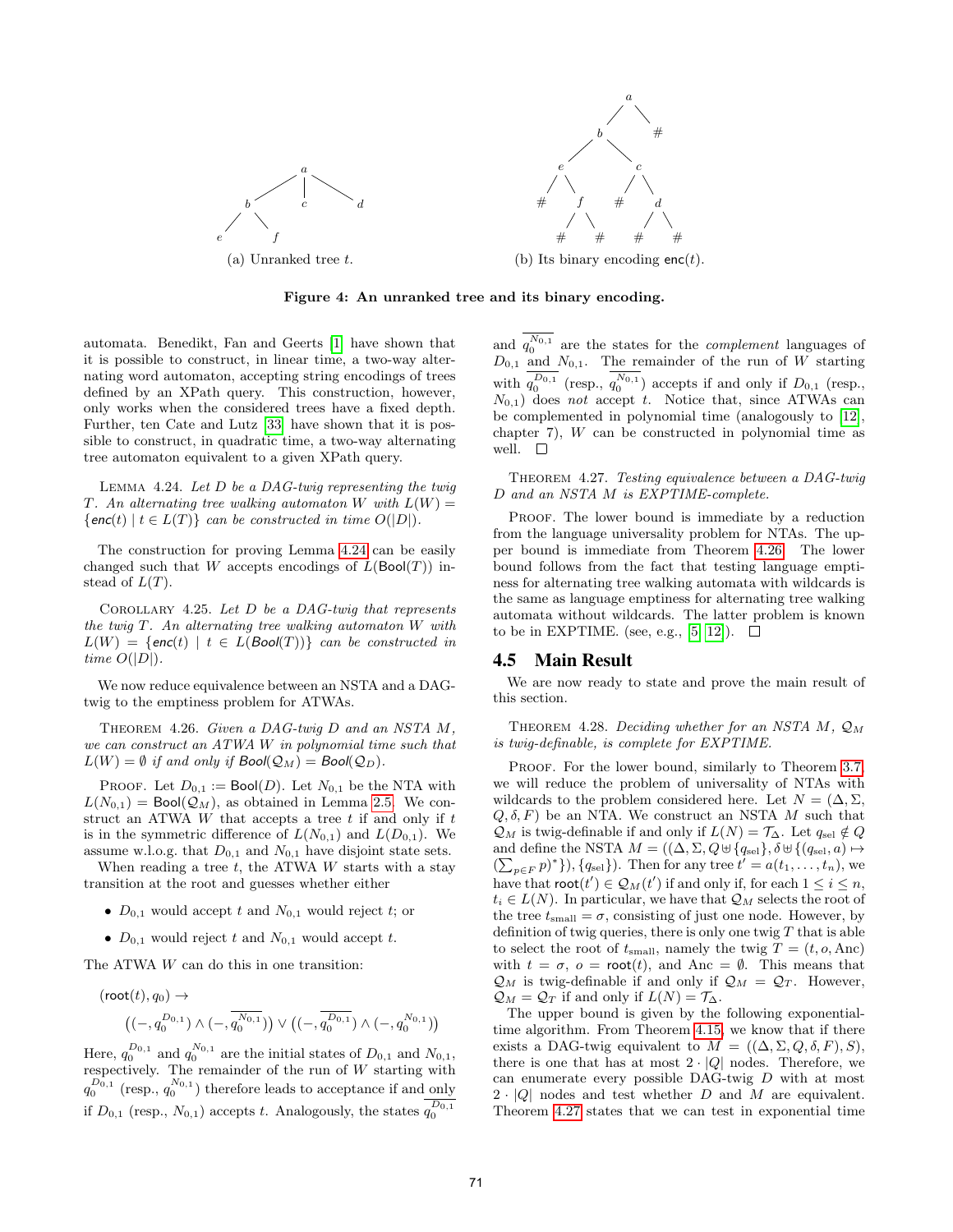whether a given DAG-twig  $D$  and a given NSTA  $M$  are equivalent. Since the maximal size of each DAG-twig  $D$  is linear in our input, this means that our total algorithm has an exponential-time test for each of the exponentially many DAG-twigs, which takes exponential time altogether.  $\Box$ 

## 5. CONCLUSION

In this paper we have shown that deciding twig-definability of NSTAs is complete for EXPTIME. There are many possible directions for future work. First of all, it would be interesting to identify meaningful subclasses of NSTAs for which deciding twig-definability is tractable. On the other hand, one could wonder how twig-queries can be extended while remaining within EXPTIME for testing twig-definability. When an NSTA is not equivalent to a twig, one could look at maximal sub- or minimal super-approximations, as, for instance, done in [15] for single-type EDTDs. Of course, other languages than XPath can be considered, like for instance, the Region Algebra [13], caterpillar expressions [16], or even tree-walking automata [5].

#### 6. REFERENCES

- [1] M. Benedikt, W. Fan, and F. Geerts. XPath satisfiability in the presence of DTDs.  $J.$  ACM, 55(2), 2008.
- [2] M. Benedikt, W. Fan, and G. M. Kuper. Structural properties of XPath fragments. Theor. Comput. Sci., 336(1):3–31, 2005.
- [3] M. Benedikt and C. Koch. XPath leashed. ACM Comput. Surv., 41(1), 2008.
- [4] M. Benedikt and L. Segoufin. Regular tree languages definable in FO and in FO $_{mod}$ . ACM Trans. Comput.  $Log., 11(1), 2009.$
- [5] M. Bojańczyk. Tree-walking automata. In *Int. Conf.* on Language and Automata Theory and Applications  $(LATA)$ , pages 1–2, 2008.
- [6] M. Bojańczyk, A. Muscholl, T. Schwentick, and L. Segoufin. Two-variable logic on data trees and XML reasoning. J. ACM, 56(3), 2009.
- [7] M. Bojańczyk and P. Parys. XPath evaluation in linear time. J. ACM, To appear.
- [8] M. Bojańczyk and L. Segoufin. Tree languages defined in first-order logic with one quantifier alternation. Logical Methods in Computer Science, 6(4), 2010.
- [9] M. Bojańczyk and I. Walukiewicz. Characterizing EF and EX tree logics. Theor. Comput. Sci., 358(2–3):255–272, 2006.
- [10] D. Calvanese, G. D. Giacomo, M. Lenzerini, and M. Y. Vardi. Node selection query languages for trees. In AAAI Conference on Artificial Intelligence  $(AAAI), 2010.$
- [11] J. Carme, J. Niehren, and M. Tommasi. Querying unranked trees with stepwise tree automata. In International Conference on Rewriting Techniques and Applications (RTA), pages 105–118, 2004.
- [12] H. Comon, M. Dauchet, R. Gilleron, F. Jacquemard, D. Lugiez, C. Löding, S. Tison, and M. Tommasi. Tree Automata Techniques and Applications. Available on http://tata.gforge.inria.fr/, 2007.
- [13] M. P. Consens and T. Milo. Algebras for querying text regions: Expressive power and optimization. J. Comput. Syst. Sci., 57(3):272–288, 1998.
- [14] M. Frick, M. Grohe, and C. Koch. Query evaluation on compressed trees (extended abstract). In IEEE Symposium on Logic in Computer Science (LICS), pages 188–, 2003.
- [15] W. Gelade, T. Idziaszek, W. Martens, and F. Neven. Simplifying XML Schema: single-type approximations of regular tree languages. In ACM Symposium on Principles of Database Systems (PODS), pages 251–260, 2010.
- [16] E. Goris and M. Marx. Looping caterpillars. In Annual IEEE Symposium on Logic in Computer Science (LICS), pages 51–60, 2005.
- [17] G. Gottlob and C. Koch. Monadic datalog and the expressive power of languages for web information extraction. J. ACM, 51(1):74–113, 2004.
- [18] G. Gottlob, C. Koch, and R. Pichler. Efficient algorithms for processing XPath queries. ACM Trans. Database Syst., 30(2):444–491, 2005.
- [19] G. Gottlob, C. Koch, R. Pichler, and L. Segoufin. The complexity of xpath query evaluation and XML typing. J. ACM, 52(2):284–335, 2005.
- [20] W. Martens, F. Neven, T. Schwentick, and G. J. Bex. Expressiveness and complexity of XML Schema. ACM Trans. Database Syst., 31(3):770–813, 2006.
- [21] M. Marx. Conditional XPath. ACM Trans. Database Syst., 30(4):929-959, 2005.
- [22] G. Miklau and D. Suciu. Containment and equivalence for a fragment of XPath. J. ACM, 51(1):2–45, 2004.
- [23] F. Neven. Design and Analysis of Query Languages for Structured Documents. PhD thesis, Limburgs Universitair Centrum, 1999.
- [24] F. Neven. Automata theory for XML researchers. SIGMOD Record, 31(3):39–46, 2002.
- [25] F. Neven. Attribute grammars for unranked trees as a query language for structured documents. J. Comput. Syst. Sci., 70(2):221-257, 2005.
- [26] F. Neven and J. V. den Bussche. Expressiveness of structured document query languages based on attribute grammars. J. ACM, 49(1):56–100, 2002.
- [27] F. Neven and T. Schwentick. Expressive and efficient pattern languages for tree-structured data. In ACM Symposium on Principles of Database Systems (PODS), pages 145–156, 2000.
- [28] F. Neven and T. Schwentick. Query automata over finite trees. Theor. Comput. Sci., 275(1-2):633–674, 2002.
- [29] F. Neven and T. Schwentick. On the complexity of XPath containment in the presence of disjunction, DTDs, and variables. Logical Methods in Computer Science, 2(3), 2006.
- [30] T. Place and L. Segoufin. Deciding definability in  $FO<sub>2</sub>(<)$  (or XPath) on trees. In Annual IEEE Symposium on Logic in Computer Science (LICS), pages 253–262, 2010.
- [31] T. Schwentick. XPath query containment. SIGMOD  $Record, 33(1):101-109, 2004.$
- [32] H. Seidl. Deciding equivalence of finite tree automata. SIAM J. Comput., 19(3):424–437, 1990.
- [33] B. ten Cate and C. Lutz. The complexity of query containment in expressive fragments of XPath 2.0. J. ACM, 56(6), 2009.